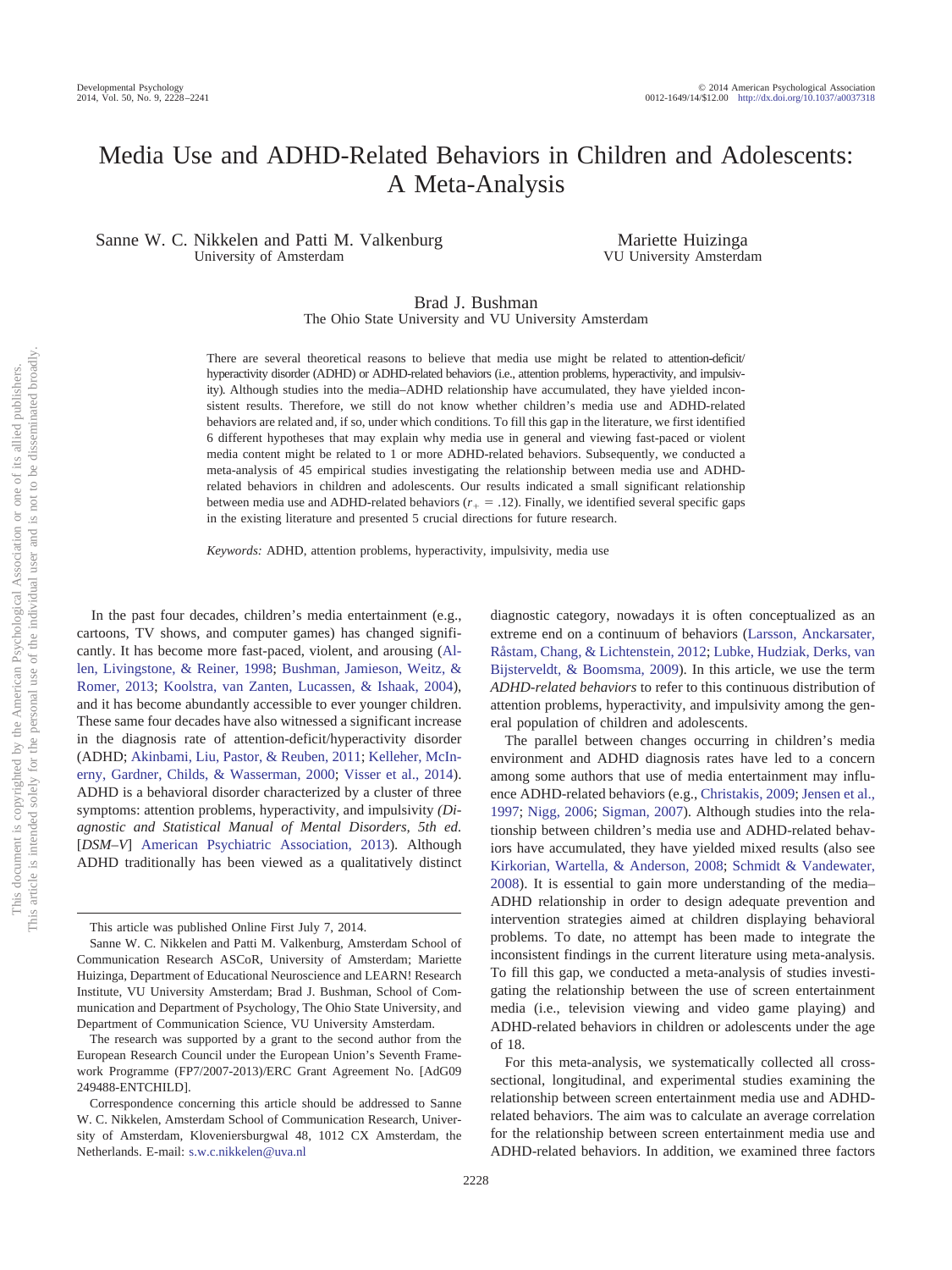that might influence the strength of this relation: *media content* (i.e., violent media, fast-paced media, overall media use), *media types* (i.e., television vs. video games), and *child characteristics* (i.e., age, sex).

### **Media Content**

Several hypotheses have been put forward to explain how media use could induce ADHD-related behaviors. Some of these hypotheses attribute this effect to its violent content [\(Zimmerman &](#page-13-1) [Christakis, 2007\)](#page-13-1). Other hypotheses attribute this effect to the fast pace of entertainment media (i.e., the frequent use of cuts, edits, and fast character movement; [Christakis, 2009;](#page-10-1) [Christakis, Zim](#page-10-2)[merman, DiGiuseppe, & McCarty, 2004;](#page-10-2) [Geist & Gibson, 2000;](#page-11-6) [Halpern, 1975;](#page-11-7) [Jensen et al., 1997;](#page-11-4) [Landhuis, Poulton, Welch, &](#page-11-8) [Hancox, 2007;](#page-11-8) [Levine & Waite, 2000\)](#page-11-9) or to the overall amount of time children spent consuming media [\(Christakis, 2009;](#page-10-1) [Zimmer](#page-13-1)[man & Christakis, 2007\)](#page-13-1). Therefore, in this meta-analysis, we included all studies investigating the effect of either violent, fastpaced, or overall screen media use on ADHD-related behaviors. Comparing the strengths of these three relationships allowed us to single out whether a potential media effect on ADHD-related behaviors should be attributed to the overall time spent with media or to fast-paced or violent media.

# **Violent Content**

Television programs, movies, and video games frequently contain acts of physical violence [\(Wilson et al., 2002\)](#page-13-2). Two hypotheses may explain why media violence may lead to ADHD-related behaviors. A first hypothesis, which we have named the *violenceinduced script hypothesis*, argues that because violence is characterized by impulsive behavior (i.e., no inhibition of antisocial behavior), exposure to such violent acts may activate a behavioral script of poor self-control [\(C. A. Anderson & Bushman, 2001;](#page-9-3) [Hummer et al., 2010\)](#page-11-10). Activation of such a script, in turn, may result in attention problems, hyperactivity, or impulsivity, which are assumed to result from poor self-control [\(Barkley, 1997a\)](#page-9-4).

A second hypothesis, which we have named the *violenceinduced arousal-habituation hypothesis*, states that violent media content causes ADHD-related behaviors by its effect on children's arousal system. Violent media content can induce intense arousal in children [\(Bushman & Huesmann, 2006;](#page-10-3) [Fleming & Rickwood,](#page-10-4) [2001\)](#page-10-4). However, after repeated exposure, children may get desensitized to media violence, which means that they gradually experience less induced arousal to the same violent media portrayals [\(Ballard, Hamby, Panee, & Nivens, 2006\)](#page-9-5). As a result of this desensitization process, children may start to experience a state of underarousal in less stimulating environments. Underarousal, in turn, can cause attention problems, hyperactivity, and impulsivity [\(Nigg, 2006;](#page-12-0) [White, 1999\)](#page-13-3).

#### **Fast Pace**

The literature has revealed two hypotheses explaining the effects of fast-paced media on the development of ADHD-related behaviors. A first hypothesis, which we named the *scan-and-shift hypothesis*, states that fast-paced media, by the frequent use of cuts and edits, teach the child an attentional style of scanning and shifting [\(Jensen et al., 1997\)](#page-11-4). Such an attentional style may hinder the child in tasks that require sustained attention, such as doing schoolwork. A second hypothesis, which we named the *fast-pace arousal-habituation hypothesis*, states that the fast pace of entertainment media may increase arousal by triggering repeated attention shifts in the user [\(Lang, Zhou, Schwartz, Bolls, & Potter,](#page-11-11) [2000\)](#page-11-11). After frequent exposure to fast-paced media, children might get habituated to this arousal lift, thereby decreasing their baseline arousal level. As with violent media use, low baseline arousal may cause ADHD-related behaviors.

# **Overall Media Use**

Two additional hypotheses do not attribute the effect of media use on ADHD-related behaviors to specific features of media but rather to the large amount of time children spend using media. The *displacement hypothesis* states that frequent use of screen entertainment media might displace activities that are thought to stimulate cognitive abilities more than screen entertainment media, such as imaginative play [\(Christakis, 2009;](#page-10-1) [Zimmerman &](#page-13-1) [Christakis, 2007\)](#page-13-1). A second hypothesis, which we refer to as the *impaired-language development hypothesis*, states that excessive use of screen entertainment media hinders language development because it mainly relies on visual processing and uses adult-like language that is not attuned to the child's cognitive ability [\(Nigg,](#page-12-0) [2006;](#page-12-0) [Zimmerman & Christakis, 2007\)](#page-13-1). Language skills are assumed to facilitate self-regulation in children by allowing for reflection on and directing of their behavior [\(Beaver, Delisi,](#page-9-6) [Vaughn, Wright, & Boutwell, 2008;](#page-9-6) [Gallagher, 1999\)](#page-10-5). The presumed media-induced lack of language development is assumed to disrupt the consolidation of self-regulation [\(Jensen et al., 1997\)](#page-11-4), leading to ADHD-related behaviors.

# **Media Types**

Both video game playing and television viewing have been argued to induce ADHD-related behaviors through the mechanisms we described [\(Acevedo-Polakovich, 2005;](#page-9-7) [Christakis,](#page-10-1) [2009\)](#page-10-1). These two media activities, however, are quite different in nature, which may lead to differences in the strength of their effects. First, unlike television shows and movies, video games allow for interactivity; the player is in part responsible for the way the game unfolds [\(Vorderer, 2000\)](#page-13-4). Second, whereas video game playing is typically a primary activity, television viewing is often used as a secondary activity [\(Carnagey & Anderson, 2004\)](#page-10-6). Finally, identification with a media character, if any, may be higher in video game playing, because the player is in control of the character [\(Carnagey & Anderson, 2004\)](#page-10-6). To investigate whether the correlation between media use and ADHD-related behaviors differed between studies measuring television viewing and those measuring video game playing, we included both types of studies in this meta-analysis.

# **Child Characteristics**

# **Age Differences**

Compared with older children and adolescents, younger children might be more strongly affected by media use. Children in early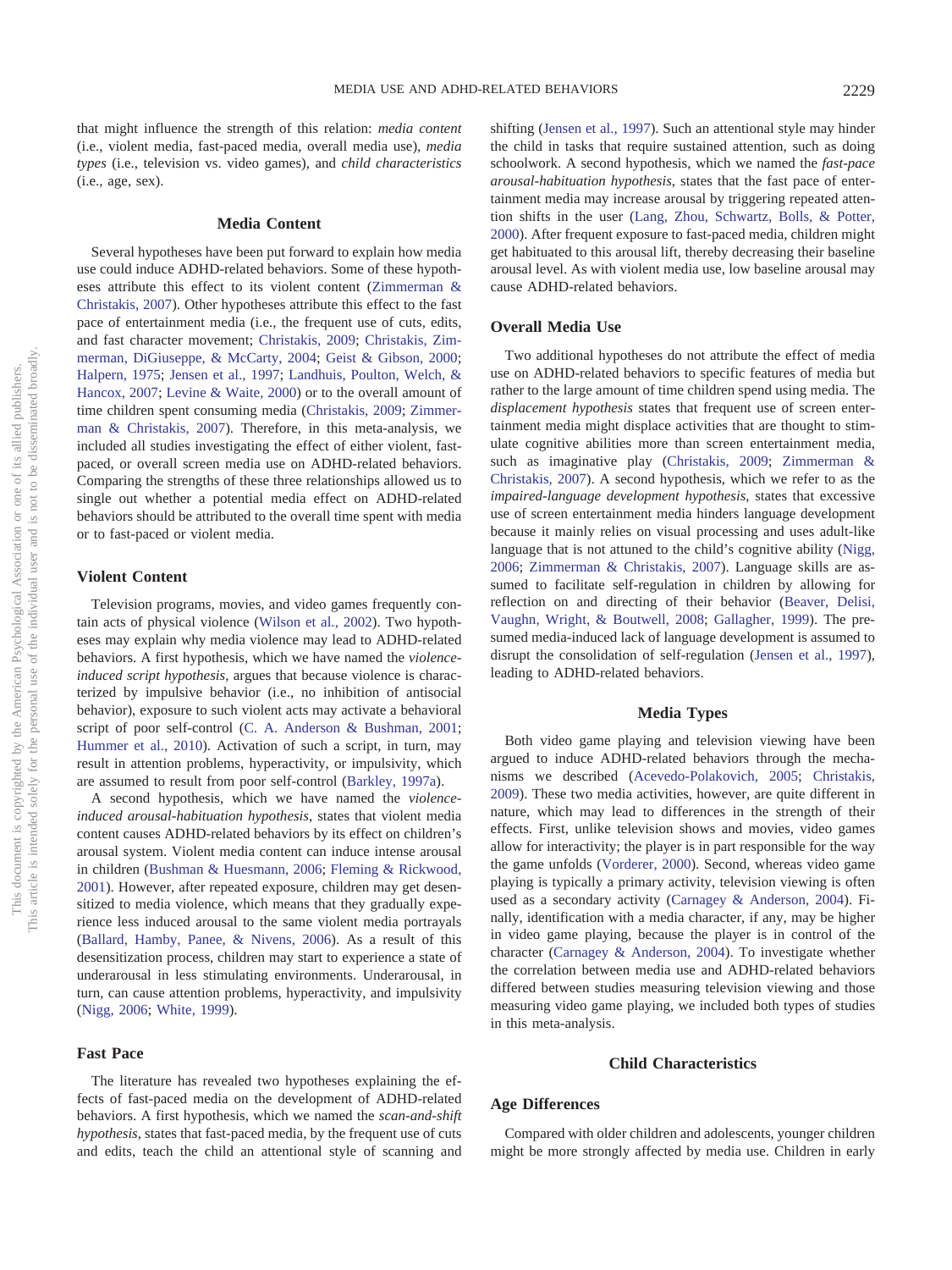childhood have been shown to be particularly susceptible to environmental influences [\(Knudsen, 2004;](#page-11-12) [Mundkur, 2005;](#page-12-3) [Uylings,](#page-13-5) [2006\)](#page-13-5), including media influences [\(Christakis, 2009;](#page-10-1) [Valkenburg](#page-13-6) [& Peter, 2013a\)](#page-13-6). In addition, young children (younger than about age 7) are not yet able to make a clear distinction between fantasy and reality in the media [\(Valkenburg & Cantor, 2001\)](#page-13-7). As a result, they have difficulty making sense of what they see on the screen and distinguishing it from the "real" world, which may lead to stronger media effects. Moreover, young children are not yet able to reassure themselves effectively when confronted with violent media content [\(Cantor, 2009\)](#page-10-7), and they are less able than older children to regulate their arousal levels when watching violent and action oriented media [\(Gross & Thompson, 2007\)](#page-11-13). Inspecting the effect of age was one aim of this meta-analysis. We expected that the correlation between media use and ADHD-related behaviors would decrease with age.

# **Sex Differences**

Previous research has shown that, compared with girls, boys more often exhibit ADHD-related behaviors [\(Gershon & Gershon,](#page-11-14) [2002;](#page-11-14) [Lavigne, LeBailly, Hopkins, Gouze, & Binns, 2009\)](#page-11-15). Boys also spend more time using media than girls [\(Rideout, Foehr, &](#page-12-4) [Roberts, 2010\)](#page-12-4) and are more attracted to violent and action-packed media [\(Cantor, 1998;](#page-10-8) [Olson et al., 2007;](#page-12-5) [Valkenburg & Janssen,](#page-13-8) [1999\)](#page-13-8). However, these observed sex differences in media preferences and ADHD-related behaviors do not necessarily imply that the effect of media use on ADHD-related behaviors is stronger for boys than for girls. For example, although boys are generally more aggressive than girls [\(Card, Stucky, Sawalani, & Little, 2008\)](#page-10-9) and have a stronger preference for media violence, one meta-analysis revealed larger media violence effects on aggression in males [\(Paik & Comstock, 1994\)](#page-12-6), whereas other meta-analyses showed no sex differences [\(C. A. Anderson et al., 2010;](#page-9-8) [C. A. Anderson &](#page-9-3) [Bushman, 2001\)](#page-9-3). Sex differences in media-induced effects on ADHD-related behaviors did not receive much attention in earlier research, and to investigate such differences was another aim of the present meta-analysis.

# **Outcome Variables**

The available empirical studies differ in their conceptual and operational definitions of ADHD and ADHD-related behaviors. In this meta-analysis, we included studies focusing on clinically diagnosed ADHD as well as studies using continuous measures of the three ADHD-related behaviors (i.e., attention problems, hyperactivity, and impulsivity). We define *attention problems* as children's inability to focus their attention (i.e., being easily distracted), which is important for organizing and completing a task. *Hyperactivity* refers to excessive physical activity (i.e., being continuously in motion). *Impulsivity* is defined as the inability to control immediate action (i.e., not thinking before acting; [Barkley,](#page-9-9) [1997b;](#page-9-9) [Nigg, 2006\)](#page-12-0).

Most studies examining the media–ADHD relationship include a composite measure of attention problems, hyperactivity, and impulsivity, without distinguishing among the three behaviors. Although the three behaviors often co-occur, children may also predominantly exhibit one or two of them [\(American Psychiatric](#page-9-2) [Association, 2013\)](#page-9-2). Moreover, media effects may differ for each of

the three ADHD-related behaviors. In this meta-analysis, we therefore focused on the relationship between media use and composite measures of ADHD-related behaviors, as well as on the relationship between media use and attention problems, hyperactivity, and impulsivity separately.

# **Method**

## **Search Strategies**

Relevant studies for this meta-analysis were obtained using a three-step approach. First, we searched the Web of Science and PsycINFO databases using the following search terms: "(*media* or *TV* or *television* or *game*<sup>\*</sup>)" and "(*ADHD* or *attention*<sup>\*</sup> or *hyper*activ<sup>\*</sup> or *impulsiv*<sup>\*</sup>)." This search covered journal articles and doctoral dissertations from the year each database started until September 2013. Second, we examined the reference sections of studies related to the subject of media use and ADHD-related behaviors for additional citations. Third, to reduce potential publication bias, we contacted all corresponding authors of included studies to request for additional unpublished data. These three steps generated a sample of 50 studies that met the inclusion criteria described in the following section.

# **Inclusion and Exclusion Criteria**

Studies had to meet three criteria to be included in this metaanalysis. First, they required the inclusion of a measure or a manipulation of media violence, media pacing, or overall media use. Media violence referred to television, movies, or video games containing physical actions that kill or injure living beings. Media pacing pertained to the frequency of use of cuts, edits, or scene changes. Overall media use referred to the overall amount of time spent viewing television (including movies) or playing video games on any platform (e.g., in hours per week). The literature search also yielded several studies that distinguished other categories of media content (e.g., educational and noneducational media, or child-directed and adult-directed media). Because there were too few studies available for these other categorizations to conduct reliable analyses, these were not included in this metaanalysis.

Second, studies had to use a measure of ADHD-related behaviors. A first type of studies included in the meta-analyses consisted of samples in which a group of children who were clinically diagnosed with ADHD was compared with a control group not diagnosed with ADHD. A second type of studies included nonclinical samples, in which measures of media use were related to measures of attention problems, hyperactivity, or impulsivity, or a composite measure of these dimensions (which we refer to as *ADHD composite*). Studies using survey measures or observational measures of ADHD-related behaviors were included when items in the measures were consistent with the diagnostic criteria of ADHD in the *DSM–V*. Studies using survey measures that included items measuring aggressive behavior were excluded from this metaanalysis [\(Stevens & Mulsow, 2006\)](#page-12-7). For studies using experimental measures (e.g., computerized tasks) that could not be evaluated using these criteria, earlier empirical evidence of an association between the particular measure and the *DSM–V* criteria was required.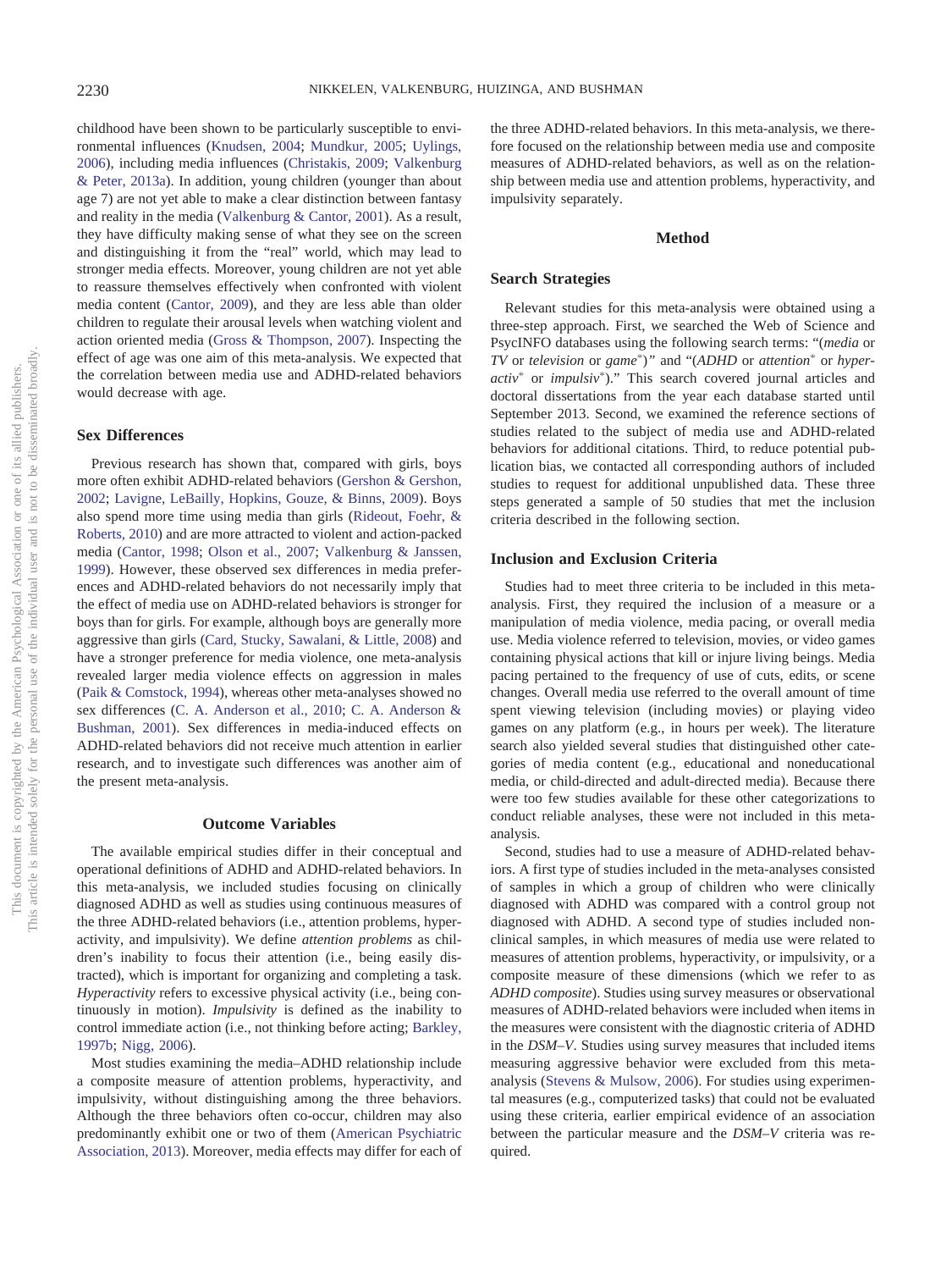Third, we only included studies with child participants younger than 18 years of age. The relation between media use and adult ADHD was beyond the scope of this project. Moreover, although the literature search yielded a handful of studies with adult participants, these were too few to be included in our meta-analysis.

Of the 50 studies that met these three inclusion criteria, four studies were excluded because effect sizes could not be computed due to missing statistics, even after repeated efforts to contact the corresponding author [\(Barnard, 2009;](#page-9-10) [Ebenegger et al., 2012;](#page-10-10) [Mistry, Minkovitz, Strobino, & Borzekowski, 2007;](#page-12-8) [Valdez et al.,](#page-13-9) [2007\)](#page-13-9). A rationale for exclusion of these studies is available from the first author. Finally, because the results of two studies were derived from the same sample [\(Christakis et al., 2004;](#page-10-2) [Foster &](#page-10-11) [Watkins, 2010\)](#page-10-11), these studies counted as one study in our sample.<sup>1</sup> Our final sample thus included 45 studies.

#### **Measures of ADHD-Related Behaviors**

The studies that were included in this meta-analysis showed large variability in the way ADHD-related behaviors were conceptualized and measured. Several studies included multiple measures for assessing ADHD-related behaviors, such as parent and self-report. Six studies included children who were clinically diagnosed with ADHD and a control group of children. The majority of the studies included a survey measure of ADHD-related behaviors filled out by one or multiple informants. Parent reports were most common ( $k = 28$ ), followed by teacher reports ( $k = 10$ ) and self-reports  $(k = 6)$ . The most common survey measures were subscales from the Child Behavior Checklist (CBCL; [Achenbach,](#page-9-11) [2009\)](#page-9-11) and the Strengths and Difficulties Questionnaire (SDQ; [Goodman, 1997\)](#page-11-16). A multitude of different survey measures were used in the other studies.

Seven studies in this meta-analysis included measures other than self-, parent-, or teacher-report measures to assess ADHD-related behaviors. One study [\(Kronenberger et al., 2005\)](#page-11-17) used the Continuous Performance Task (CPT; [Conners, 2000\)](#page-10-12), one study [\(Coo](#page-10-13)[per, Uller, Pettifer, & Stolc, 2009\)](#page-10-13) used the Attentional Networks Test (ANT: [Rueda et al., 2004\)](#page-12-9), two studies [\(D. R. Anderson,](#page-9-12) [Levin, & Lorch, 1977;](#page-9-12) [Gadberry, 1980\)](#page-10-14) used the Matching Familiar Figures Test (MFFT; [Kagan, Rosman, Day, Albert, & Philips,](#page-11-18) [1964\)](#page-11-18), and a fifth study included actigraphy to measure the amount of movement displayed by the child during a certain time period [\(Miller et al., 2007\)](#page-12-10). The two remaining studies used coded observations during free-play [\(Tower, Singer, Singer, & Biggs, 1979\)](#page-13-10) or during normal class periods [\(Levine & Waite, 2000\)](#page-11-9) to measure ADHD-related behaviors.

# **Coding of Studies**

The following variables were coded for each study: (a) *outcome* (i.e., attention problems, hyperactivity, impulsivity, or ADHD composite), (b) *measurement type* (i.e., standardized or unstandardized measure of ADHD), (c) *study design* (i.e., cross-sectional, longitudinal, or experimental), (d) *media type* (i.e., television or video games), (e) *media content* (i.e., violent content, fast- paced content, or overall media use), (f) *proportion of girls* in the sample, and (g) *mean age* of the sample (in years; in case of multiple data waves, age was coded as the mean age at the first wave).

Often, authors intended to measure one of the ADHD-related behaviors (e.g., attention problems) but included a scale or items of a scale that also tapped other dimensions (e.g., [Landhuis et al.,](#page-11-8) [2007;](#page-11-8) [Swing, Gentile, Anderson, & Walsh, 2010;](#page-12-11) [Zimmerman &](#page-13-1) [Christakis, 2007\)](#page-13-1). Consequently, such a measure does not solely reflect the intended behavior. This problem of conceptual contamination could bias the meta-analytic results. To avoid this potential bias, the first and third author independently categorized each of the outcome measures used in the included studies into one of four categories: attention problems, hyperactivity, impulsivity, or ADHD composite using the diagnostic criteria of ADHD in the *DSM–V*). A measure covering two or three ADHD-related behaviors as described in the *DSM–V* (e.g., attention problems *and* hyperactivity) was rated as an ADHD composite measure. This rating process resulted in a satisfactorily intercoder reliability (Cohen's  $\kappa = .76$ ). The two raters discussed rating disagreements to achieve a single rating for each measure. Studies including samples of children who were clinically diagnosed with ADHD were categorized as ADHD composite.

#### **Computation of Effect Sizes**

Four data sets were constructed, one for each outcome variable. All data sets were analyzed using the [Comprehensive Meta-](#page-10-15)[Analysis \(CMA\)](#page-10-15) software. The effect size estimate used in the analyses was the Pearson product-moment correlation coefficient (*r*). For studies that did not report correlation coefficients, we used other available statistics (e.g., *t* tests) that were transformed to *r*s. In case of missing information (e.g., mean age of the study sample), we contacted the authors via e-mail. In cases where studies reported nonsignificant results without additional statistics available to calculate an effect size and the authors were unable to provide us with the data, we used the common and conservative method of ascribing the study a correlation of zero [\(Pigott, 1994\)](#page-12-12). This was the case for two of the studies [\(Anderson & Maguire,](#page-9-13) [1978;](#page-9-13) [Milich & Lorch, 1994\)](#page-12-13).<sup>2</sup>

For studies that reported multiple effect sizes (e.g., separate correlations for television viewing and video game playing, or cross-sectional and longitudinal correlations), we used a shifting unit of analysis approach [\(Cooper, 1989\)](#page-10-16). Each statistical test was coded as if it were an independent event. For example, if a study included separate correlations for overall media use and violent media use for both television and video games, four effect-size estimates were coded (i.e., for overall television viewing, violent television viewing, overall video game playing, and violent video game playing). For the overall effect, however, the four effect-size estimates were averaged so that the study provided only one effect-size estimate. Thus, the shifting unit of analysis retains as much data as possible without violating the independence assumption that underlies the validity of meta-analytic procedures.

<sup>1</sup> A study by [Christakis, Zimmerman, DiGiuseppe, and McCarthy \(2004\)](#page-10-2) was replicated in a 2010 study by Foster and Watkins, using the same data set. Both studies only reported partial effect sizes. After contacting the authors of both articles, we received raw correlation coefficients from the authors of the 2010 article. Therefore, this study is listed in [Table 2,](#page-6-0) and not

the original 2004 study.<br><sup>2</sup> There were two studies that reported nonsignificant results without reporting the actual effect size: one in the "ADHD-composite" data set and one in the "impulsivity" data set. Removal of these studies did not change the meta-analytic results.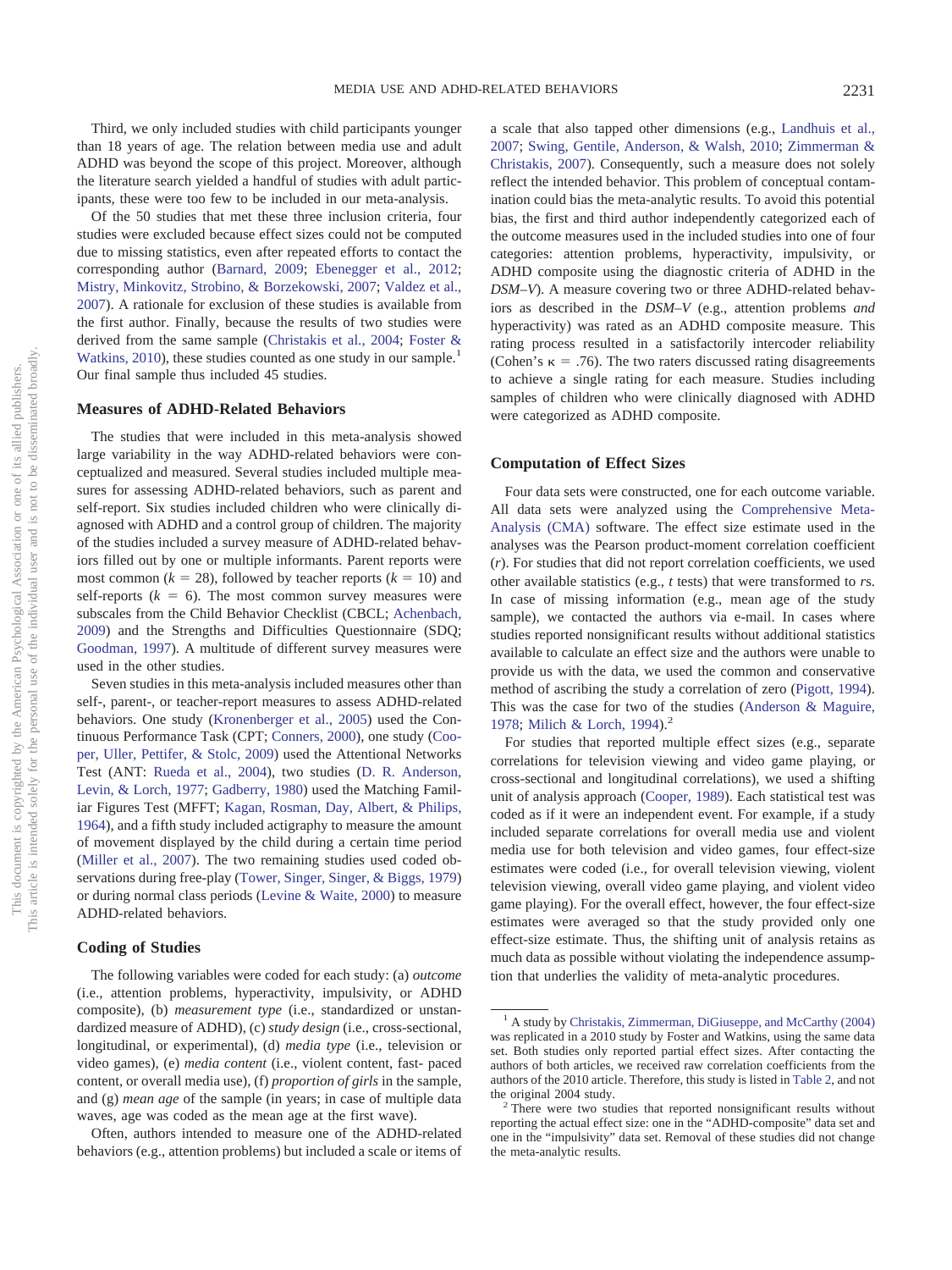# **Statistical Analyses**

The analyses were conducted separately for each of the four outcome variables (i.e., attention problems, hyperactivity, impulsivity, and ADHD composite). Although there is no strict rule about the minimum number of effect sizes to include in a metaanalysis, performing a meta-analysis on a small number effect sizes increases the chance of second-order sampling error [\(Hunter](#page-11-19) [& Schmidt, 2004\)](#page-11-19). Due to the heterogeneity of the studies included in this meta-analysis, we only performed analyses when there were five or more independent effect size estimates available. All analyses were conducted using a random effects model, which allows for variation between the studies' effect sizes. This method is recommended when the included studies differ on several aspects (e.g., sample characteristics), and it allows one to generalize the result beyond the set of studies included in the meta-analysis [\(Borenstein, Hedges, Higgins, & Rothstein, 2009;](#page-10-17) [Hunter &](#page-11-19) [Schmidt, 2004\)](#page-11-19).

For each outcome variable, we first examined the general relationship between media use and ADHD-related behaviors, without distinguishing among measurement type, media types, media content, or study design. Before conducting these analyses, we averaged dependent correlations (i.e., correlations that were calculated for the same sample of participants). This is considered a conservative method, resulting in wider confidence intervals upon calculation of the average effect size than if each dependent correlation was used separately in the analysis [\(Borenstein et al., 2009\)](#page-10-17). Fisher *z*-transformation was applied to each correlation coefficient to normalize its distribution [\(Silver & Dunlap, 1987\)](#page-12-14). Next, we calculated the average effect size for each outcome, which was transformed back to Pearson's *r* for interpretative purposes. This pooled estimate of *r* is denoted as *r*-. Finally, we performed a *Q* test (which has a chi-square distribution) for heterogeneity to examine differences between outcomes [\(Borenstein et al., 2009\)](#page-10-17).

In a second step, we used multiple regression analysis to analyze all study characteristics simultaneously to account for possible covariance between studies. Age (i.e., mean age of the sample in years) and sex (i.e., proportion of girls in the sample) were entered as continuous variables. Measurement type  $(0 = unstandardized,$  $1 = standardized$ , media type ( $0 = television$ ,  $1 = video$  games), media content ( $0 = overall$ ,  $1 = violent$ ), and study design ( $0 =$ *cross-sectional*,  $1 = longitudinal$  were entered as dichotomous variables. We excluded the categories "fast-paced" and "experimental" because, as we demonstrate later, too few independent effect sizes were available for these categories. The model was tested using restricted maximum likelihood. Again, Fisher *z* transformation was first applied to each correlation coefficient.

In each analysis, we examined the presence of outliers by standardizing all effect sizes. An effect size was considered an outlier when the absolute value of its standardized score (i.e., *z* value) was 2 or higher. In the multiple regression analysis, we used the Studentized residuals to detect outliers, again using the criterion  $z \ge 2$ . Outliers were removed step by step in each analysis. We conducted a sensitivity analysis to determine whether the meta-analytic results changed upon removal of these outliers.

#### **Publication Bias Analyses**

To test for potential publication bias, we included four publication bias tests: (a) Orwin's fail-safe *N* test, (b) Begg and Mazumdar's rank correlation test, (c) Egger's regression test, and (d) Duval and Tweedie's trim-and-fill procedure. Orwin's fail-safe *N* test calculates the number of additional (i.e., unpublished) studies with a certain mean effect size that would result in an average effect size below a threshold that is deemed trivial [\(Orwin, 1983\)](#page-12-15). Because a small effect equals  $r = .1$  [\(Cohen, 1988\)](#page-10-18), we set this threshold to  $r = .05$  and the mean effect size to 0. Publication bias may be present when the Orwin's fail-safe *N* is lower than the number of independent effect sizes. The rank correlation test, Egger's regression test, and Duval and Tweedie's trim and fill procedure all rely on the assumption that in the absence of publication bias, effect sizes of individual studies are symmetrically distributed around the average effect. However, small studies (i.e., in terms of *N*) with low effect sizes often fail to reach significance and as such are less likely to be published. Thus, in the presence of publication bias, the meta-analysis includes a disproportional amount of small sample studies with large effect sizes.

The rank correlation test and Egger's regression test formally test whether small sample studies in a meta-analysis tend to have larger effect sizes than expected, the former using rank orders and the latter using the actual effect sizes [\(Begg & Mazumdar, 1994;](#page-9-14) [Egger, Smith, Schneider, & Minder, 1997\)](#page-10-19). Significance of these tests indicates presence of publication bias. We used [Stata software](#page-12-16) [\(Version 12\)](#page-12-16) to conduct the Begg and Mazumdar's rank correlation test and the Egger's regression test with the standard errors from the random effects model. Duval and Tweedie's trim and fill procedure imputes the unpublished studies that would have to be added for a more even distribution of studies around the average effect and recalculates the average effect size using these imputed studies [\(Duval & Tweedie, 2000\)](#page-10-20), which is assumed to be a better estimation of the unbiased average effect size. As suggested by [Peters, Sutton, Jones, Abrams, and Rushton \(2007\)](#page-12-17) we used a fixed effects model to "trim" and a random effects model to "fill" the results.

#### **Results**

# **Descriptive Statistics**

Our meta-analysis consisted of 29 cross-sectional studies, 12 longitudinal studies, and four experimental studies. [Tables 1,](#page-5-0) [2,](#page-6-0) and [3](#page-6-1) present summaries of the study characteristics of the included studies. The first author can be contacted to provide individualstudy-level effect sizes. Our sample of studies together included over 155,000 participants, ranging in age from 0 to 18 years. Of the 45 studies, 38 included a measure or manipulation of television viewing, and 17 included a measure or manipulation of video game playing. Most studies  $(k = 40)$  included a measure of overall amount of television viewing or video game playing. Twelve studies examined violent media content, and three studies examined pacing of media content.

The rating process of the outcome measures revealed that only few studies included a measure that purely reflected one of the three ADHD-related behaviors. Consequently, there were only seven independent effect size estimates available for the outcome variable attention problems, one for hyperactivity, and seven for impulsivity. As a result, we were not able to perform a metaanalysis for the outcome variable hyperactivity. The study mea-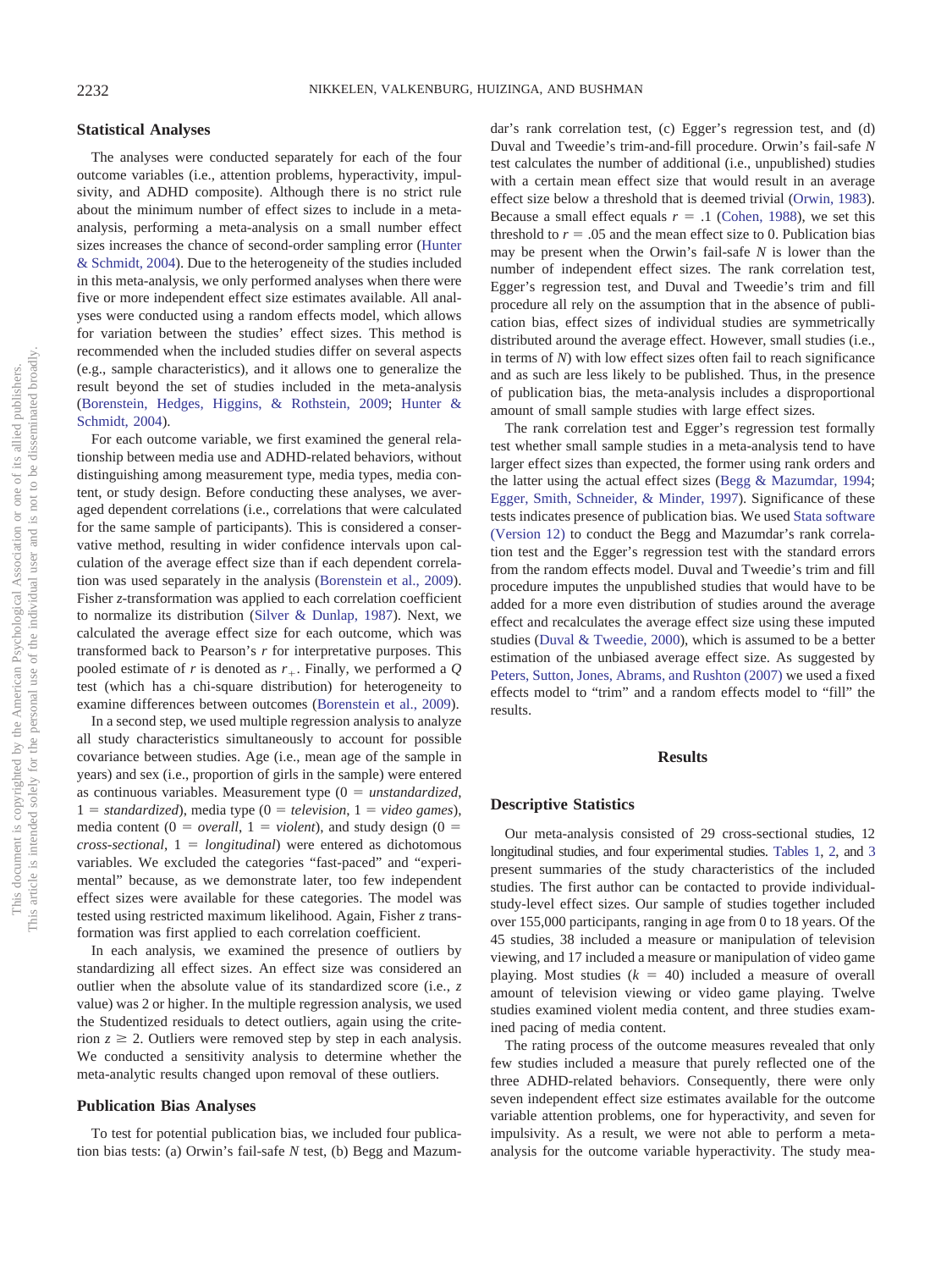<span id="page-5-0"></span>Table 1 *Characteristics of Cross-Sectional Studies Included in This Meta-Analysis*

|                                               |                  | Age (in years) |      |           |                      |                         |                            |
|-----------------------------------------------|------------------|----------------|------|-----------|----------------------|-------------------------|----------------------------|
| Study                                         | $\boldsymbol{N}$ | % girls        | Mean | Range     | Outcome <sup>a</sup> | Media type <sup>b</sup> | Media content <sup>c</sup> |
| Acevedo-Polakovich et al. (2006) <sup>d</sup> | 165              | 37%            | 7.2  | n/a       | $\mathsf{C}$         | TV                      | $\mathcal{O}$              |
| Acevedo-Polakovich et al. (2007)              | 81               | 32%            | n/a  | $4 - 6$   | $\mathsf{C}$         | TV                      | $\mathcal{O}$              |
|                                               | 107              | 32%            | n/a  | $7 - 9$   | $\mathcal{C}$        | TV                      | $\mathcal{O}$              |
| C. C. Anderson & Maguire (1978)               | 102              | 46%            | n/a  | $8 - 10$  | I                    | TV                      | O; V                       |
|                                               | 198              | 51%            | n/a  | $10 - 12$ | $\mathbf{I}$         | TV                      | O; V                       |
| Bioulac et al. (2008)                         | 50               | 12%            | 11.3 | $6 - 16$  | $\mathsf{C}$         | VG                      | $\mathcal{O}$              |
| Chan & Rabinowitz (2006)                      | 72               | 57%            | 15.3 | $14 - 16$ | C; A                 | TV: VG                  | $\mathcal{O}$              |
| Conners-Burrow et al. (2011)                  | 92               | 50%            | 5.2  | $4 - 6$   | $\mathcal{C}$        | TV                      | $\mathcal{O}$              |
| De Sousa $(2011)$                             | 315              | 0%             | 14.3 | n/a       | C; A                 | VG                      | $\mathcal{O}$              |
| Erdogan et al. (2006)                         | 356              | 51%            | 6.0  | $5 - 7$   | C                    | TV                      | $\Omega$                   |
| Ferguson $(2011)$                             | 603              | 49%            | 12.4 | $10 - 14$ | C                    | TV: VG                  | O: V                       |
| Ferguson & Olson (2013)                       | 1,254            | 53%            | 12.9 | $12 - 14$ | $\mathsf{C}$         | VG                      | O; V                       |
| Greenwood & Lillard (2011)                    | 48               | 50%            | 4.5  | $3 - 5$   | $\mathcal{C}$        | TV                      | $\Omega$                   |
| Hastings et al. (2009)                        | 70               | 50%            | 7.8  | $6 - 10$  | $\mathsf{C}$         | VG                      | O; V                       |
| Kim et al. (2011)                             | 66,707           | 49%            | 11.9 | $6 - 17$  | $\mathsf C$          | $TV + VG$               | $\overline{O}$             |
| Knezevic (2009)                               | 33               | 58%            | 3.9  | $3 - 4$   | $\mathsf{C}$         | TV                      | O: V                       |
| Kronenberger et al. (2005)                    | 54               | 22%            | 14.3 | $13 - 17$ | C; A                 | $TV + VG$               | V                          |
| Levine & Waite (2000)                         | 70               | 47%            | 10.3 | $8 - 11$  | C                    | TV                      | O; V                       |
| Lillard & Peterson $(2011)^d$                 | 60               | 47%            | 4.6  | $4 - 4$   | $\mathcal{C}$        | TV                      | $\mathcal{O}$              |
| Lin & Lepper $(1987)$                         | 189              | 42%            | n/a  | $9 - 12$  | L                    | VG                      | $\mathcal{O}$              |
| Lingineni et al. (2012)                       | 59,880           | 48%            | 11.6 | $5 - 17$  | $\mathsf{C}$         | TV                      | $\mathcal{O}$              |
| Maaß, Hahlweg, Heinrichs, et al. (2010)       | 708              | 41%            | 4.3  | $2 - 6$   | $\mathcal{C}$        | TV; VG                  | $\Omega$                   |
| Mazurek & Engelhardt (2013)                   | 141              | 0%             | 11.7 | $8 - 18$  | C; A                 | VG                      | O; V                       |
| Milich & Lorch (1994)                         | 40               | 0%             | n/a  | $7 - 12$  | $\mathcal{C}$        | TV                      | O; V                       |
| Miller et al. (2007)                          | 170              | 38%            | 4.3  | $2 - 5$   | C: H                 | TV                      | $\mathcal{O}$              |
| Nikkelen et al. (2014)                        | 1,612            | 49%            | 6.0  | $5 - 9$   | C                    | $TV + VG$               | V                          |
| Ozmert et al. (2002)                          | 689              | 50%            | 8.0  | $7 - 9$   | $\mathsf{C}$         | TV                      | $\Omega$                   |
| Özmert et al. $(2011)$                        | 581              | 59%            | 13.5 | $12 - 16$ | $\mathsf{C}$         | TV                      | $\mathcal{O}$              |
| Schittenhelm et al. (2010)                    | 60               | 50%            | 9.8  | $8 - 11$  | C; A                 | TV                      | $\mathcal{O}$              |
| Shin (2004)                                   | 1,203            | 50%            | 9.0  | $6 - 13$  | C                    | TV                      | $\mathcal{O}$              |
| van Egmond-Fröhlich et al. (2012)             | 9.428            | 48%            | 11.7 | $6 - 17$  | $\mathcal{C}$        | TV                      | $\Omega$                   |

<sup>a</sup> C = attention-deficit/hyperactivity disorder (ADHD) composite; A = attention problems; H = hyperactivity; I = impulsivity.  $\mathbf{^b}\mathbf{^T}V$  = television viewing; VG = video game playing; The plus sign (+) indicates a combined measure of television viewing and video game playing.  $\degree$  O = overall media use;  $V =$  violent media use.  $d$  Study has a longitudinal design, but the media–ADHD effect size data was considered cross-sectional.

suring hyperactivity reported a positive correlation  $(r = .20)$ between media use and hyperactivity [\(Miller et al., 2007\)](#page-12-10).

Because there were seven independent effect sizes available for the outcome variables of attention problems and impulsivity, we could calculate an average correlation coefficient but were unable to conduct additional moderator analyses for these outcomes. For the outcome variable ADHD composite, 43 independent effect size estimates were available. Therefore, in addition to calculating an average correlation coefficient for the relationship between media use and ADHD composite measures, we were able to conduct a multiple regression analysis examining the effects of measurement type, media type, media content, study design, age, and sex.

## **Overall Meta-Analytic Results**

The meta-analyses revealed significant positive relationships between media use and ADHD composite measures,  $r_{+} = .12$ , 95% confidence interval (CI)  $[.09, .14]$ ,  $k = 43$ ; attention problems,  $r_{+} = .32, 95\%$  CI [.11, .50],  $k = 7$ ; and impulsivity,  $r_{+} =$ .11, 95% CI [.00, .22],  $k = 7$ . A heterogeneity analysis revealed a significant difference between ADHD composite and attention problems,  $Q(1) = 44.64$ ,  $p < .001$ , a nonsignificant difference between ADHD composite and impulsivity,  $Q(1) = 0.12$ ,  $p =$ 

.726, and a marginally significant difference between impulsivity and attention problems,  $Q(1) = 3.25$ ,  $p = .072$ . Because the average correlation between composite ADHD and impulsivity did not differ, we combined these studies in subsequent analyses.

Step-by-step removal of outliers in the combined ADHD composite/impulsivity sample resulted in five studies being removed, which only slightly decreased the average correlation coefficient,  $r_{+} = .10, 95\%$  CI [.08, .12]; thus, we retained these studies in subsequent analyses. There were no outliers in the attention problems data set.

# **Moderator Analyses for ADHD Composite/Impulsivity Combined**

The multiple regression analysis revealed a significant model overall,  $F(6, 54) = 5.16$ ,  $p < .001$ ,  $R^2 = .51$ . Regarding the six individual predictors (i.e., age, sex, measurement type, media type, media content, and study design), we found that the effect of sex was significant, such that the proportion of girls in each of the studies' samples was negatively related to the studies' effect size,  $b = -.50$ ,  $SE = 0.11$ ,  $t(54) = -4.50$ ,  $p < .001$ , 95% CI  $[-0.72,-0.28]$ . The effect of measurement type was also significant, such that standardized measures had lower effect sizes,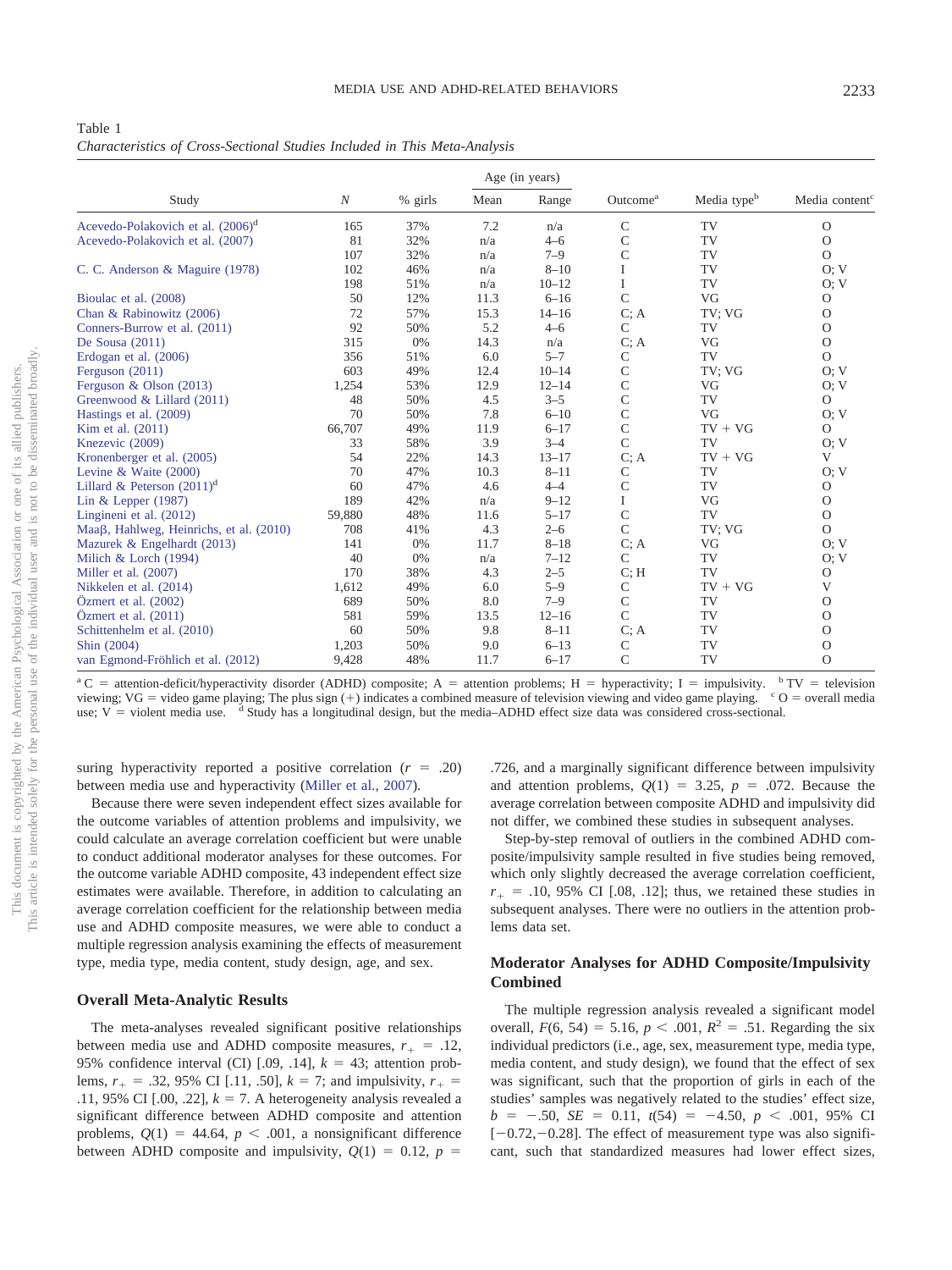<span id="page-6-0"></span>

| Table 2                                                                |  |  |  |  |
|------------------------------------------------------------------------|--|--|--|--|
| Characteristics of Longitudinal Studies Included in This Meta-Analysis |  |  |  |  |

|                                       |        |           | Age (in years) $a$ |          |                      |                         |                            |
|---------------------------------------|--------|-----------|--------------------|----------|----------------------|-------------------------|----------------------------|
| Study                                 | N      | $%$ girls | Mean               | Range    | Outcome <sup>b</sup> | Media type <sup>c</sup> | Media content <sup>d</sup> |
| Cheng et al. $(2010)$                 | 302    | 49%       | 1.5                | n/a      | C                    | TV                      | $\Omega$                   |
| Foster & Watkins (2010)               | 1,159  | 50%       | 1.8                | $1 - 1$  |                      | TV                      | $\Omega$                   |
| Gentile et al. (2012)                 | 3,034  | 28%       | 11.2               | $8 - 17$ |                      | VG                      | O; V                       |
| Johnson et al. (2007)                 | 678    | 50%       | 13.7               | n/a      |                      | TV                      | O                          |
| Landhuis et al. (2007)                | 980    | 48%       | n/a                |          |                      | TV                      | $\Omega$                   |
| Maaß, Hahlweg, Naumann, et al. (2010) | 262    | 48%       | 3.8                | $2 - 5$  | A; C                 | TV: VG                  | O                          |
| Obel et al. (2004)                    | 1.349  | n/a       | 3.5                | n/a      |                      | TV                      | O                          |
| Parkes et al. $(2013)$                | 10,500 | 51%       | 5.2                |          | C                    | TV: VG                  | O                          |
| Stevens et al. (2009)                 | 2,717  | 48%       | n/a                | 4        |                      | TV                      | O                          |
| Swing et al. $(2010)$                 | 1,323  | 53%       | 9.6                | $6 - 12$ |                      | TV: VG                  | O                          |
| Tomopoulos et al. (2007)              | 96     | 38%       | 1.8                | n/a      |                      | $TV + VG$               | O                          |
| Zimmerman & Christakis (2007)         | 542    | 49%       | 1.6                | $0 - 3$  |                      | TV                      | O: V                       |
|                                       | 391    | 44%       | 5.0                | $4 - 6$  |                      | TV                      | O: V                       |

<sup>a</sup> The mean age and -range represent the age at the first wave of data collection.  $bC =$  attention-deficit/hyperactivity disorder (ADHD) composite; A attention problems.  $\degree$  TV = television viewing; VG = video game playing; The plus sign (+) indicates a combined measure of television viewing and video game playing.  $dO =$  overall media use;  $V =$  violent media use.

 $b = -0.10$ ,  $SE = 0.03$ ,  $t(54) = -3.08$ ,  $p = .003$ , 95% CI  $[-0.16,-0.03]$ . Because the effect of measurement type was significant, we performed a heterogeneity test to examine the average correlations for the two individual categories (i.e., standardized and unstandardized). This analysis showed that the average correlation coefficients for both categories were statistically significant—standardized:  $r_{+} = .11, 95\%$  CI [.08, .14],  $k = 41$ ; and unstandardized:  $r_{+} = .12, 95\%$  CI [.06, .18],  $k = 9$ ). The other predictors (i.e., age, media type, media content, study design) were not significant in the initial multiple regression model. After the step-by-step removal of nine outliers, the model remained significant,  $F(6, 45) = 17.70$ ,  $p < .001$ ,  $R^2 = .88$ . Again, the effects of measurement type,  $b = -0.14$ ,  $SE = 0.02$ ,  $t(45) = -7.81$ ,  $p <$ .001, 95% CI  $[-0.18, -0.10]$ , and sex,  $b = -0.60$ ,  $SE = 0.08$ ,  $t(45) = -7.34$ ,  $p < .001$ , 95% CI [ $-0.77$ , $-0.44$ ], were significant, as well as the effect of study design,  $b = -0.03$ ,  $SE = 0.01$ ,  $t(45) = -2.42$ ,  $p = .020$ , 95% CI [ $-0.06$ , $-0.01$ ], such that effects sizes of longitudinal studies were lower than effect sizes of crosssectional studies. A heterogeneity test showed that the average correlation coefficients for both categories were statistically significant—cross-sectional:  $r_{+} = .13, 95\%$  CI [.10, .16],  $k = 42;$ and longitudinal:  $r_{+} = .10, 95\%$  CI [.06, .14],  $k = 13$ .

# **Publication Bias**

**ADHD composite/impulsivity combined.** Both the rank correlation test  $(z = 0.19, p = .847)$  and the Egger's regression test  $(t = 0.39, p = .695)$  were nonsignificant. Orwin's fail-safe *N* test resulted in higher number of missing studies  $(k = 66)$  that would lead to a trivial effect size than the number of included effect sizes. Finally, Duval and Tweedie's trim and fill procedure resulted in six imputed studies on the left side of the mean. Imputation of these studies lead to an adjusted average correlation coefficient of .09. Generally, these tests indicate that publication bias is not likely to be present.

**Attention problems.** Orwin's fail-safe *N* test resulted in a higher number of missing studies  $(k = 40)$  that would lead to a trivial effect size than the number of included studies. Both the rank correlation test ( $z = 0.60$ ,  $p = .548$ ) and the Egger's regression test  $(t = -0.70, p = .515)$  were nonsignificant. Finally, Duval and Tweedie's trim and fill procedure resulted in two imputed studies on the right side of the mean. Imputation of these studies led to an adjusted average correlation coefficient of .40. Overall, these results did not indicate a problem of publication bias.

# **Discussion**

In this meta-analysis, we aimed to summarize the findings in the empirical literature on the relationship between media use and ADHD-related behaviors in children and adolescents. We analyzed the relations between media use and four outcomes based on the *DSM–V*: attention problems, hyperactivity, impulsivity, and ADHD as a composite of these three behaviors. Furthermore, we examined differences in these relationships for measurement type

<span id="page-6-1"></span>

| Table 3                                                                |  |  |  |  |
|------------------------------------------------------------------------|--|--|--|--|
| Characteristics of Experimental Studies Included in This Meta-Analysis |  |  |  |  |

| Age (in years)         |    |           |      |         |                      |                         |                            |  |  |
|------------------------|----|-----------|------|---------|----------------------|-------------------------|----------------------------|--|--|
| Study                  | N  | $%$ girls | Mean | Range   | Outcome <sup>a</sup> | Media type <sup>b</sup> | Media content <sup>c</sup> |  |  |
| Anderson et al. (1977) | 48 | 50%       | n/a  |         |                      | TV                      |                            |  |  |
| Cooper et al. $(2009)$ | 37 | 51%       | 5.2  | $4 - 7$ | A: I                 | TV                      |                            |  |  |
| Gadberry (1980)        | 27 | 56%       | 6.5  | n/a     |                      | TV                      |                            |  |  |
| Tower et al. (1979)    | 42 | 48%       | 4.1  | n/a     |                      | TV                      |                            |  |  |

<sup>a</sup> C = attention-deficit/hyperactivity disorder (ADHD) composite; A = attention problems; I = impulsivity.  $\frac{b}{v} TV$  = television viewing.  $\frac{c}{v}$  O = overall media use;  $F =$  fast-paced media use.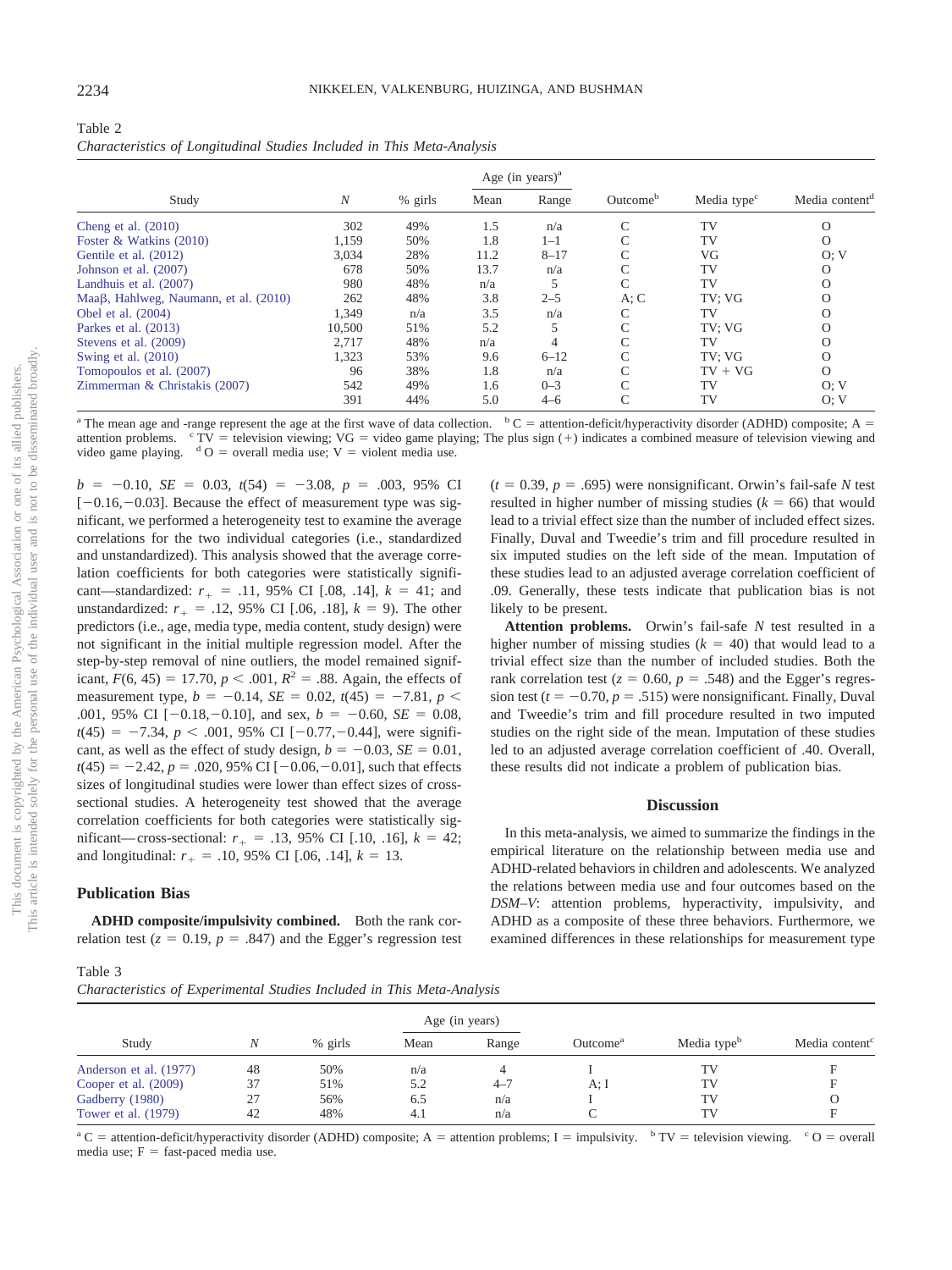(i.e., standardized vs. unstandardized measures of ADHD), media type (i.e., television vs. video games), media content (i.e., overall media use, media violence, and media pacing), study design (correlational, longitudinal, and experimental), age, and sex.

We found that only few of the included studies used a measure that exclusively focused on attention problems, hyperactivity, or impulsivity. Because there was only one study that measured hyperactivity, no meta-analysis could be performed for this outcome. For attention problems, the meta-analysis revealed a moderate correlation with combined measures of media use  $(r_{+} = .32)$ . As for impulsivity, the meta-analysis revealed a small, but significant positive correlation  $(r_{+} = .11)$ . Although media use was more strongly related to attention problems than to impulsivity, the difference was only marginally significant. Moreover, the results for these two outcomes should be interpreted with caution because the number of studies is low and studies are heterogeneous; that is, individual studies differ greatly in their study designs and samples (i.e., children's age and sex distribution).

# **Results for ADHD Composite/Impulsivity Combined**

The vast majority of studies included in our meta-analysis used composite measures of ADHD-related behaviors. Our metaanalysis of these studies revealed a positive relationship between all three measures of media use and composite ADHD-related behaviors  $(r_{+} = .12)$ . This correlation coefficient did not significantly differ from the correlation coefficient of the studies measuring impulsivity, which were therefore combined in subsequent moderator analyses. When simultaneously examining these moderator variables, we found that the effect sizes for studies that included standardized measures of ADHD were lower than those including unstandardized measures of ADHD, although both type of measures led to significant mean correlations.

We found no difference in the strength of the correlation between television viewing and video game playing, or between overall media use and violent media use. This finding is consistent with the arguments that overall media use [\(Nigg, 2006;](#page-12-0) [Zimmer](#page-13-1)[man & Christakis, 2007\)](#page-13-1) and violent media use [\(Christakis, 2009;](#page-10-1) [Kronenberger et al., 2005;](#page-11-17) [Zimmerman & Christakis, 2007\)](#page-13-1) could affect ADHD-related behaviors, although probably through different mechanisms. Too few studies focused on use of fast-paced media to reliably calculate an average meta-analytic correlation.

The effect sizes of cross-sectional studies were higher than those of longitudinal studies but only after the removal of some outliers. Contrary to our expectations, we found no effect of age on the strength of the media–ADHD correlations. However, we were unable to directly compare effects sizes for different age groups because the great majority of empirical studies reported only one effect size for their entire sample, which often comprised a large age range. Therefore, we could only examine the moderating effect of age in a meta-regression analysis using the mean age of the studies' sample as a predictor of the studies' effect sizes. Although this is a commonly used method in meta-analysis, it is less sensitive. Therefore, our lack of finding age differences in the media– ADHD relationship should not be considered decisive. It is conceivable and in line with other meta-analytic results (e.g., [Paik &](#page-12-6) [Comstock, 1994\)](#page-12-6) and theoretical accounts (e.g., [Nigg, 2006\)](#page-12-0) that children in early childhood are more vulnerable to violent and fast-paced media than older ones. Future empirical research should

be conducted to investigate differences among different age group and fill this important gap in the literature.

Our multiple regression analysis suggests that the relationship between media use and ADHD-related behaviors is stronger for boys than for girls. This finding is consistent with the metaanalysis on violent media use and aggression by [Paik and Com](#page-12-6)[stock \(1994\),](#page-12-6) but not with two other meta-analyses that found null effects for sex [\(C. A. Anderson & Bushman, 2001;](#page-9-3) [C. A. Anderson](#page-9-8) [et al., 2010\)](#page-9-8). Our result, however, should be interpreted with some caution. Again, we were unable to directly compare groups based on participant sex because, remarkably, of all 45 empirical studies, only two studies reported separate effect sizes for boys and girls [\(Kim, Mutyala, Agiovlasitis, & Fernhall, 2011;](#page-11-22) [Lin & Lepper,](#page-11-25) [1987\)](#page-11-25). Because it is theoretically plausible that the relationship between media use and ADHD-related behaviors is different for boys and girls, future research examining sex differences is needed.

# **Gaps in the Literature and Directions for Future Research**

Our meta-analysis was limited by the low number of available effects sizes for the three separate ADHD-related behaviors and for some of our moderators. As a result, several important analyses could not be conducted. Moreover, although it is common practice to use the bivariate *r* in meta-analyses, it does not control for other potentially influencing factors. Because the type and number of included covariates differed substantially between studies, we were not able to conduct subanalyses using partial effect sizes. However, we see our meta-analysis as an important motivator of future research because it points out the gaps in the empirical literature and provides researchers with clear working hypotheses for future research. This is important because the study of the relationship between television and ADHD-related behaviors has been characterized by an ephemeral research interest. Researchers contributed with at most one or two studies, after which they disappeared from the field again. This could be the reason that the empirical studies have typically not been guided by explicit theoretical models. In the remainder of this article, we identify some gaps in the literature and present five crucial directions for future research.

# **1. Conceptualizing and Disentangling the Three Outcome Measures**

We observed that very few of the included studies in our meta-analysis used outcome measures that purely reflected one of the ADHD-related behaviors (i.e., attention problems, hyperactivity, or impulsivity). Although several authors claimed to have measured one of these behaviors (e.g., attention problems), the scales that they used often also included several items measuring one or two other ADHD-related behaviors. Due to this mix-up of items and scales in the empirical studies, we had to code most outcome measures included in our meta-analysis as an ADHDcomposite measure. As a result, the samples of studies measuring individual outcomes were limited and impeded subsequent moderator analyses for the separate outcomes.

This confound in the conceptualization and operationalization of the three ADHD-related behaviors is a serious gap in the literature.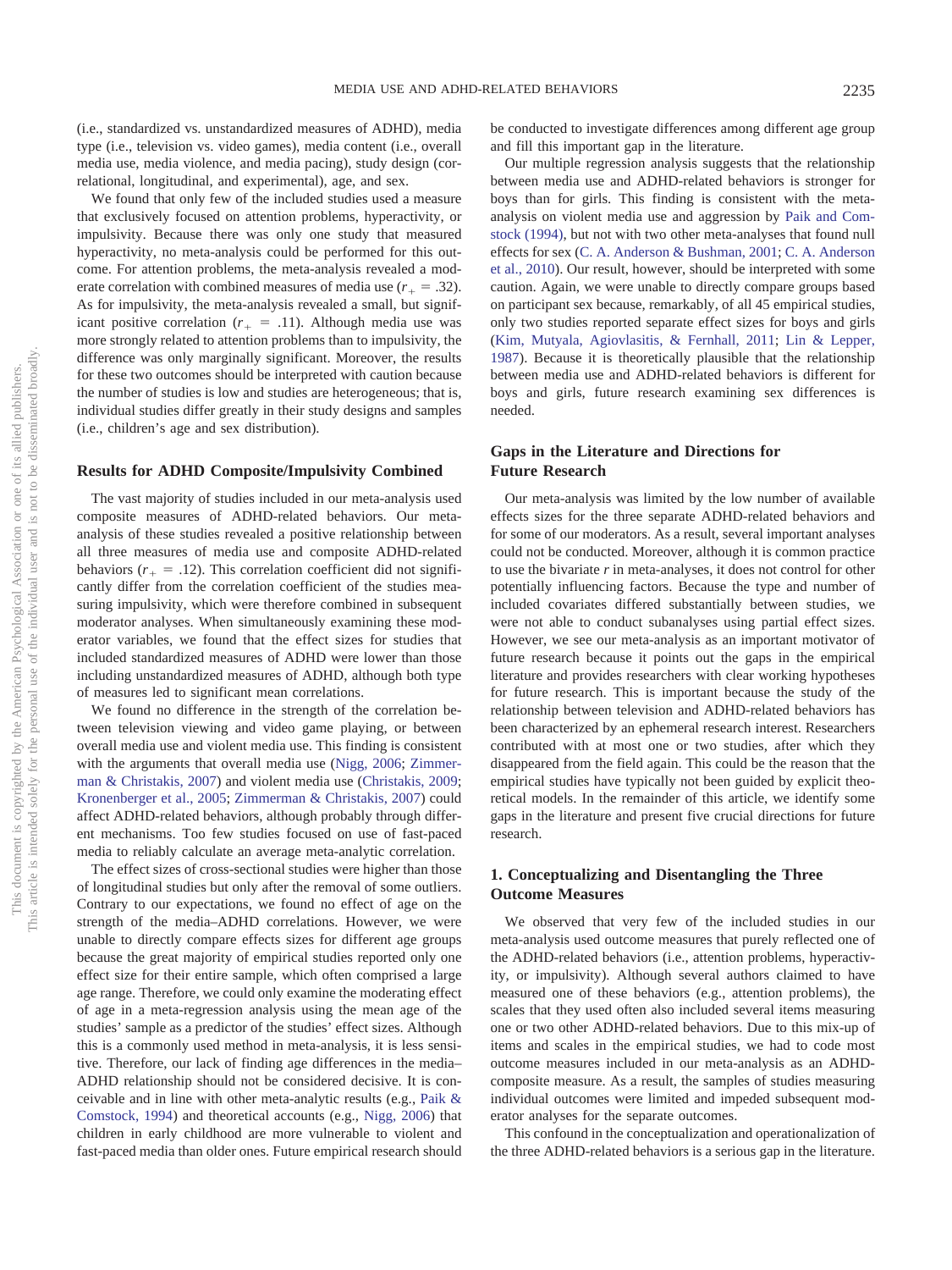It is conceivable that media effects differ for each of these three different ADHD-related behaviors. For example, due to a lack of studies, we were not able to assess the effect of violent media use on the outcomes of attention problems, hyperactivity, and impulsivity. However, it is conceivable that violent media use is more strongly related to impulsivity than to attention problems and hyperactivity. One of the main characteristics of aggression is the inability to inhibit inappropriate behaviors, thus to act impulsive [\(C. A.](#page-9-18) [Anderson & Bushman, 2002\)](#page-9-18). Several meta-analyses have shown that violent media content is associated with aggressive behavior [\(C. A. Anderson et al., 2010;](#page-9-8) [Ferguson & Kilburn, 2010:](#page-10-28) [Paik &](#page-12-6) [Comstock, 1994;](#page-12-6) [Sherry, 2001;](#page-12-29) but see the discussion among [Bushman, Rothstein, & Anderson, 2010;](#page-10-29) [Ferguson & Kilburn,](#page-10-28) [2010;](#page-10-28) and [Huesmann, 2010](#page-11-30) about the most recent meta-analyses). It is conceivable, therefore, that media violence may more easily elicit impulsivity rather than attention problems or hyperactivity. However, if the relationship between violent media use and the ADHD composite measures could only be attributed to impulsivity (and either less— or not at all—to attention problems and hyperactivity), the reported media violence ADHD-composite relationships could be spurious. Therefore, there is a vital need for future research disentangling the separate ADHD-related behaviors to single out which specific ADHD-related behaviors are more or less affected by which specific aspects of media use.

# **2. Including Theory-Based Media Use Measures**

Hardly any study in our meta-analysis has focused on the effects of fast-paced media on ADHD-related behaviors. This is surprising because the fast pace of contemporary entertainment media is the very feature that is most often claimed to induce ADHD-related behaviors (e.g., [Christakis, 2009;](#page-10-1) [Jensen et al., 1997;](#page-11-4) [Lang et al.,](#page-11-11) [2000\)](#page-11-11). There is a remarkable discrepancy in most studies between their conceptualization and operationalization of fast-paced media use. Whereas most authors *theorized* that the relationship between media use and ADHD-related behaviors should be attributed to the fast pace of media, they typically investigated the relationship between *overall* media use and ADHD-related behaviors. This is a serious omission in the literature. Not only are there are large differences in the pacing of media entertainment [\(McCollum &](#page-12-30) [Bryant, 2003\)](#page-12-30), but children also differ greatly in their preferences for fast-paced and arousing media entertainment. Some children like fast-paced and arousing media entertainment, whereas others do not. Lumping together these different children into one crude overall media use measure could easily lead to unreliable and even invalid relationships between media use and ADHD-related behaviors. Therefore, there is a vital need for studies that directly measure or manipulate pacing of media content (e.g., the number of cuts, edits, and scene changes) and that examine the separate effects of pacing on attention problems, hyperactivity, or impulsivity.

#### **3. Recognizing Transactional Effects**

Most of the literature on which this meta-analysis is based employed cross-sectional designs or longitudinal designs examining the effect of media use at Time 1 on ADHD-related behaviors at Time 2. Only three of the included longitudinal studies [\(Gentile,](#page-11-28) [Swing, Lim, & Khoo, 2012;](#page-11-28) [Johnson, Cohen, Kasen & Brook,](#page-11-29)

[2007;](#page-11-29) [Stevens, Barnard-Brak, & To, 2009\)](#page-12-27) have attempted to investigate the reversed causal effects of ADHD-related behaviors on media use. Although it is often assumed that media use causes ADHD-related behaviors, several arguments have been put forward to explain why children who display ADHD-related behaviors might use more and different media compared with typically developing children [\(Acevedo-Polakovich, 2005;](#page-9-7) [Acevedo-](#page-9-16)[Polakovich, Lorch, & Milich, 2007;](#page-9-16) [Durkin, 2010\)](#page-10-30). First, children with ADHD-related behaviors typically face peer difficulties [\(Hoza, 2007;](#page-11-31) [Hoza et al., 2005\)](#page-11-32), and as a result, they may often engage in more solitary play activities, such as watching television and playing video games. In addition, ADHD-related behaviors are often associated with parent– child conflict and parenting stress [\(DuPaul, McGoey, Eckert, & VanBrakle, 2001;](#page-10-31) [Gupta, 2007;](#page-11-33) [Pimentel, Vieira-Santos, Santos, & Vale, 2011\)](#page-12-31), and media use is an activity where parents can enjoy some conflict-free time with their children. Alternatively, children may escape parents by turning to the media, or some parents may use the media to "baby sit" their children.

Finally, because ADHD-related behaviors are associated with low baseline arousal level [\(Beauchaine, Katkin, Strassberg, &](#page-9-19) [Snarr, 2001;](#page-9-19) [Lazzaro et al., 1999\)](#page-11-34), children with ADHD-related behaviors often show a tendency to engage in arousing activities to compensate for this low baseline arousal [\(Roberti, 2004\)](#page-12-32). Use of violent or fast-paced media may serve as such an activity. Thus, although media use may induce ADHD-related behaviors, these behaviors, in turn, may also enhance or change media use. Therefore, there is a vital need for comprehensive longitudinal studies, which may not only provide stronger evidence of causality in the relationship between media use and ADHD-related behaviors but may also identify potential transactional media effects.

# **4. Recognizing Differential Susceptibility to Media Effects**

The media–ADHD literature is characterized by a universal media effects perspective, which presumes that media effects are equal to all individuals. Such an approach is inconsistent with modern media-effects theories (e.g., [Slater, 2007;](#page-12-33) [Valkenburg &](#page-13-12) [Peter, 2013b\)](#page-13-12). Most studies in our meta-analysis ignored the moderating role of even the most straightforward individual difference variables, such as age and sex. This is surprising, because there is increasing consensus that children's susceptibility to media effects depends on a host of person-based (e.g., age, sex, temperament) and social (e.g., family environment, peers; [Valkenburg & Peter,](#page-13-6) [2013a\)](#page-13-6) factors. In related research on the effects of violent media on aggression, it has been found, for example, that the effect of violent media on aggression is stronger for aggressive children [\(Bushman, 1995;](#page-10-32) [Kronenberger et al., 2005\)](#page-11-17) and for children who grow up in aggressive families [\(Fikkers, Piotrowski, Weeda,](#page-10-33) [Vossen, & Valkenburg, 2013\)](#page-10-33).

It is conceivable that the effect sizes in the present meta-analysis are small because they are "diluted" across too many different children. It is likely that the effects of media use on ADHD-related hold particularly for a small group of susceptible children. For these children and their families, the effects that we found for the whole population may be stronger. In the future, researchers on the media–ADHD relationship can no longer ignore potential factors that may differentiate the subtle universal effects reported in this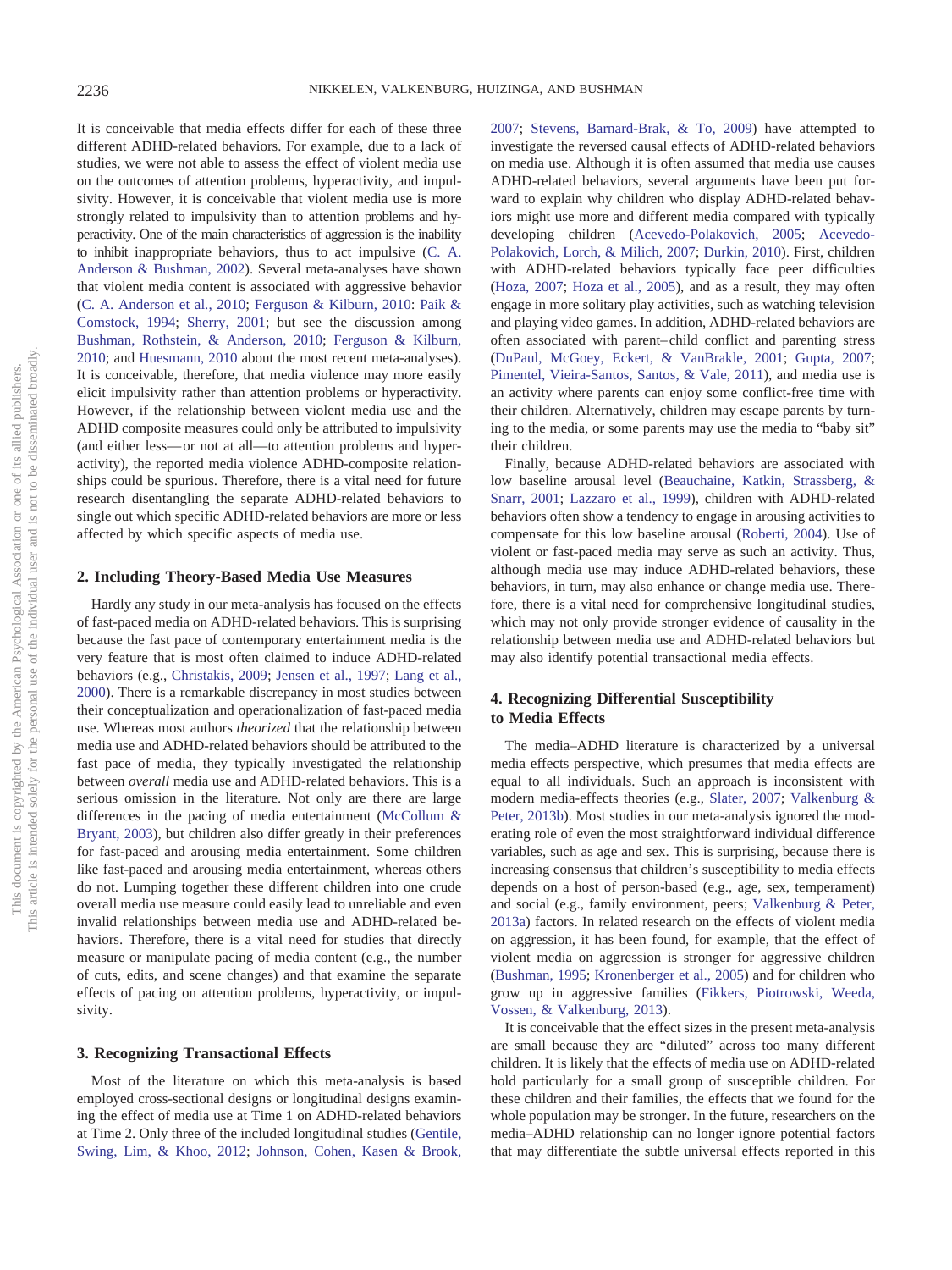meta-analysis. Potential differential susceptibility variables that are worthwhile to include in future studies, besides age and sex [\(C. A. Anderson & Bushman, 2002\)](#page-9-18), are temperament [\(Valken](#page-13-6)[burg & Peter, 2013a\)](#page-13-6), adversities in the home environment (e.g., family conflict, marital discord; [Biederman, 2005;](#page-9-20) [Nigg, Nikolas,](#page-12-34) [& Burt, 2010\)](#page-12-34), and prenatal adversities (e.g., prenatal alcohol exposure; [Nigg et al., 2010\)](#page-12-34).

# **5. More Targeted Theory Testing**

The media–ADHD literature is characterized by an input– output approach. Several hypotheses in the literature have addressed specific mechanisms that might underlie the relations between media use and ADHD-related behaviors, such as arousal, executive functioning, and self-control. However, none of the included studies in our meta-analysis has operationalized the mechanisms to investigate particular explanatory hypotheses. Some of these hypotheses, such as the language development hypothesis and script theory, have received criticisms (e.g., [Fer](#page-10-34)[guson & Donnellan, 2013;](#page-10-34) [Ferguson & Dyck, 2012\)](#page-10-35). It is therefore even more important to particularly investigate the proposed mechanisms of the relationship between media use and ADHDrelated behaviors. Until now, it remains unclear how and why structural (e.g., pace) and content (e.g., violence) features of media may lead to one or more ADHD-related behaviors. Knowledge of the validity of these processes is of great importance, because it may help researchers to develop interventions aimed at reducing media effects on children's ADHD-related behaviors. Therefore, there is an urgent need for future research that systematically investigates the hypothesized explanatory mechanisms and that singles out which mechanisms are involved for different types of media use and different types of ADHD-related behaviors.

# **Conclusion**

In our meta-analysis, we found a positive relationship between media use and ADHD-related behaviors. More important, the meta-analysis clearly revealed some important gaps in the media– ADHD literature. There is a vital need for empirical research on the effects of fast-paced and violent media on each of the three separate ADHD-related behaviors. Only if future studies are able to address the questions of causality, individual susceptibility, and the underlying mechanisms of the media–ADHD relationship can researchers draw more decisive conclusions about the role of media use in ADHD-related behaviors.

#### **References**

References marked with an asterisk indicate studies included in the meta-analysis.

- <span id="page-9-7"></span>Acevedo-Polakovich, I. D. (2005). TV or not TV: Questions and answers regarding television and ADHD. *The ADHD Report, 13*, 6-11. [doi:](http://dx.doi.org/10.1521/adhd.2005.13.6.6) [10.1521/adhd.2005.13.6.6](http://dx.doi.org/10.1521/adhd.2005.13.6.6)
- <span id="page-9-16"></span>- Acevedo-Polakovich, I. D., Lorch, E. P., & Milich, R. (2007). Comparing television use and reading in children with ADHD and non-referred children across two age groups. *Media Psychology, 9,* 447– 472. [doi:](http://dx.doi.org/10.1080/15213260701291387) [10.1080/15213260701291387](http://dx.doi.org/10.1080/15213260701291387)
- <span id="page-9-15"></span>- Acevedo-Polakovich, I. D., Lorch, E. P., Milich, R., & Ashby, R. D. (2006). Disentangling the relation between television viewing and cognitive processes in children with attention-deficit/hyperactivity disorder

and comparison children. *Archives of Pediatrics & Adolescent Medicine, 160,* 354 –360. [doi:10.1001/archpedi.160.4.354](http://dx.doi.org/10.1001/archpedi.160.4.354)

- <span id="page-9-11"></span>Achenbach, T. M. (2009). *The Achenbach system of empirically based assessment (ASEBA): Development, findings, theory, and applications*. Burlington, VT: University of Vermont Research Center for Children, Youth and Families.
- <span id="page-9-1"></span>Akinbami, L. J., Liu, X., Pastor, P. N., & Reuben, C. A. (2011). *Attention deficit hyperactivity disorder among children aged 5–17 years in the United States, 1998 –2009* (NCHS Data Brief No. 70). Retrieved from the website of the National Center for Health Statistics, Centers for Disease Control and Prevention, U.S. Department of Health and Human Services, at <http://www.cdc.gov/nchs/data/databriefs/db70.htm>
- <span id="page-9-0"></span>Allen, J., Livingstone, S., & Reiner, R. (1998). True lies: Changing images of crime in British postwar cinema. *European Journal of Communication, 13,* 53–75. [doi:10.1177/0267323198013001003](http://dx.doi.org/10.1177/0267323198013001003)
- <span id="page-9-2"></span>American Psychiatric Association. (2013). *Diagnostic and statistical manual of mental disorders* (5th ed.). Washington, DC: Author.
- <span id="page-9-3"></span>Anderson, C. A., & Bushman, B. J. (2001). Effects of violent video games on aggressive behavior, aggressive cognition, aggressive affect, physiological arousal, and prosocial behavior: A meta-analytic review of the scientific literature. *Psychological Science, 12,* 353–359. [doi:10.1111/](http://dx.doi.org/10.1111/1467-9280.00366) [1467-9280.00366](http://dx.doi.org/10.1111/1467-9280.00366)
- <span id="page-9-18"></span>Anderson, C. A., & Bushman, B. J. (2002). Human aggression. *Annual Review of Psychology, 53,* 27–51. [doi:10.1146/annurev.psych.53](http://dx.doi.org/10.1146/annurev.psych.53.100901.135231) [.100901.135231](http://dx.doi.org/10.1146/annurev.psych.53.100901.135231)
- <span id="page-9-8"></span>Anderson, C. A., Shibuya, A., Ihori, N., Swing, E. L., Bushman, B. J., Sakamoto, A.,... Saleem, M. (2010). Violent video game effects on aggression, empathy, and prosocial behavior in Eastern and Western countries: A meta-analytic review. *Psychological Bulletin, 136,* 151– 173. [doi:10.1037/a0018251](http://dx.doi.org/10.1037/a0018251)
- <span id="page-9-13"></span>\*Anderson, C. C., & Maguire, T. O. (1978). Effect of TV viewing on the educational performance of elementary school children. *Alberta Journal of Educational Research, 24,* 156 –163.
- <span id="page-9-12"></span>\*Anderson, D. R., Levin, S. R., & Lorch, E. P. (1977). The effects of TV program pacing on the behavior of preschool children. *AV Communication Review, 25,* 159 –166. [doi:10.1007/BF02769779](http://dx.doi.org/10.1007/BF02769779)
- <span id="page-9-5"></span>Ballard, M. E., Hamby, R. H., Panee, C. D., & Nivens, E. E. (2006). Repeated exposure to video game play results in decreased blood pressure responding. *Media Psychology, 8,* 323–341. [doi:10.1207/s1532785xmep0804\\_1](http://dx.doi.org/10.1207/s1532785xmep0804_1)
- <span id="page-9-4"></span>Barkley, R. A. (1997a). *ADHD and the nature of self-control*. New York, NY: Guilford Press.
- <span id="page-9-9"></span>Barkley, R. A. (1997b). Behavioral inhibition, sustained attention, and executive functions: Constructing a unifying theory of ADHD. *Psychological Bulletin, 121,* 65–94. [doi:10.1037/0033-2909.121.1.65](http://dx.doi.org/10.1037/0033-2909.121.1.65)
- <span id="page-9-10"></span>Barnard, H. D. (2009). *Gene– environment Interactions in attention deficit hyperactivity disorder* (Doctoral dissertation). Available from ProQuest Dissertations and Theses Database (UMI No. 3366153).
- <span id="page-9-19"></span>Beauchaine, T., Katkin, E., Strassberg, Z., & Snarr, J. (2001). Disinhibitory psychopathology in male adolescents: Discriminating conduct disorder from attention-deficit/hyperactivity disorder through concurrent assessment of multiple autonomic states. *Journal of Abnormal Psychology, 110,* 610 – 624. [doi:10.1037/0021-843X.110.4.610](http://dx.doi.org/10.1037/0021-843X.110.4.610)
- <span id="page-9-6"></span>Beaver, K. M., Delisi, M., Vaughn, M. G., Wright, J. P., & Boutwell, B. B. (2008). The relationship between self-control and language: Evidence of a shared etiological pathway. *Criminology, 46,* 939 –970. [doi:10.1111/j](http://dx.doi.org/10.1111/j.1745-9125.2008.00128.x) [.1745-9125.2008.00128.x](http://dx.doi.org/10.1111/j.1745-9125.2008.00128.x)
- <span id="page-9-14"></span>Begg, C. B., & Mazumdar, M. (1994). Operating characteristics of a rank correlation test for publication bias. *Biometrics, 50,* 1088 –1101. [doi:](http://dx.doi.org/10.2307/2533446) [10.2307/2533446](http://dx.doi.org/10.2307/2533446)
- <span id="page-9-20"></span>Biederman, J. (2005). Attention-deficit/hyperactivity disorder: A selective overview. *Biological Psychiatry, 57,* 1215–1220. [doi:10.1016/j.biopsych](http://dx.doi.org/10.1016/j.biopsych.2004.10.020) [.2004.10.020](http://dx.doi.org/10.1016/j.biopsych.2004.10.020)
- <span id="page-9-17"></span>- Bioulac, S., Arfi, L., & Bouvard, M. P. (2008). Attention deficit/ hyperactivity disorder and video games: A comparative study of hyper-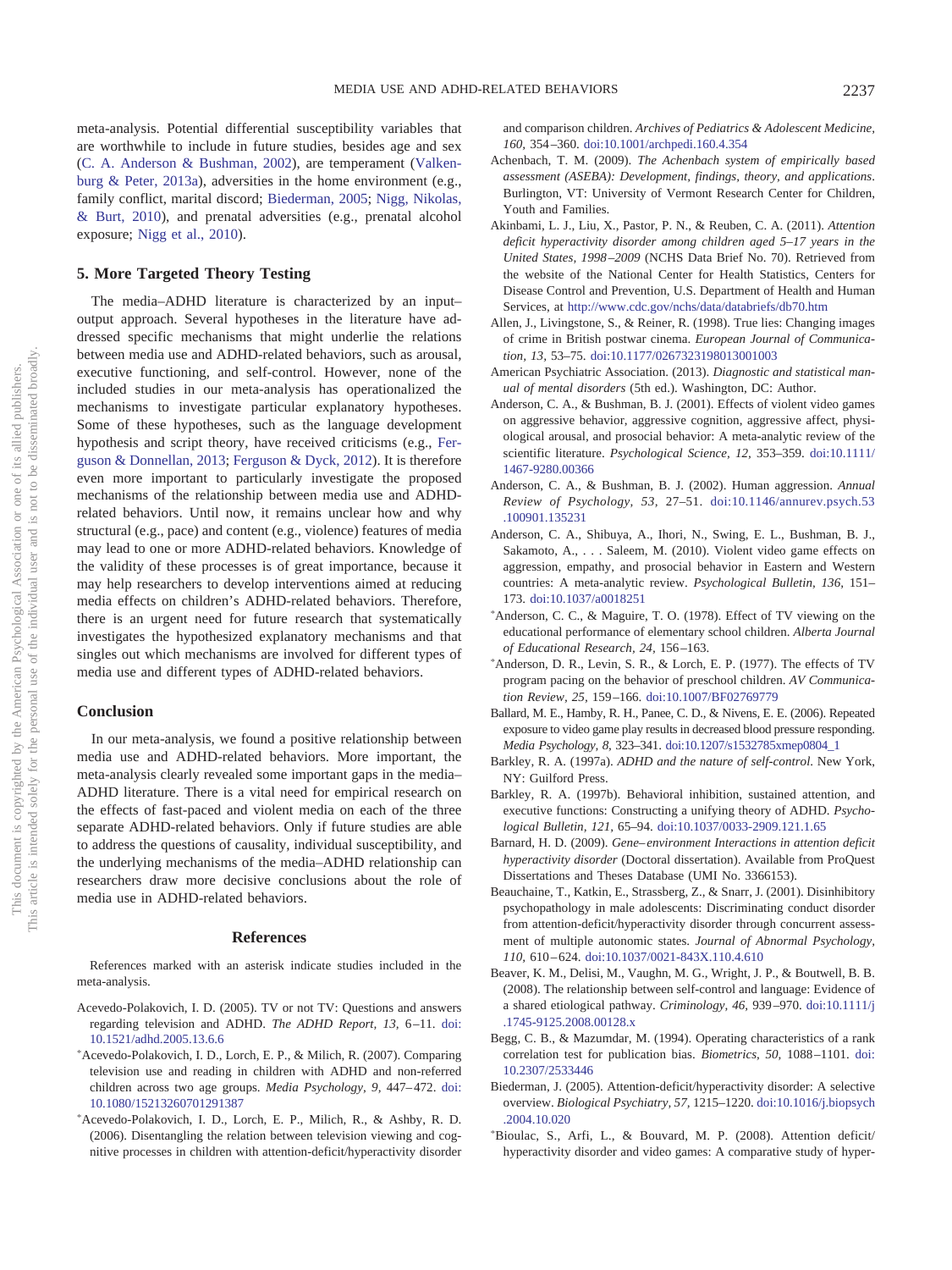active and control children. *European Psychiatry, 23,* 134 –141. [doi:](http://dx.doi.org/10.1016/j.eurpsy.2007.11.002) [10.1016/j.eurpsy.2007.11.002](http://dx.doi.org/10.1016/j.eurpsy.2007.11.002)

- <span id="page-10-17"></span>Borenstein, M., Hedges, L. V., Higgins, J. P. T., & Rothstein, H. R. (2009). *Introduction to meta-analysis*. West Sussex, United Kingdom: Wiley. [doi:10.1002/9780470743386](http://dx.doi.org/10.1002/9780470743386)
- <span id="page-10-32"></span>Bushman, B. J. (1995). Moderating role of trait aggressiveness in the effects of violent media on aggression. *Journal of Personality and Social Psychology, 69,* 950 –960. [doi:10.1037/0022-3514.69.5.950](http://dx.doi.org/10.1037/0022-3514.69.5.950)
- <span id="page-10-3"></span>Bushman, B. J., & Huesmann, L. R. (2006). Short-term and long-term effects of violent media on aggression in children and adults. *Archives of Pediatrics & Adolescent Medicine, 160,* 348 –352. [doi:10.1001/archpedi](http://dx.doi.org/10.1001/archpedi.160.4.348) [.160.4.348](http://dx.doi.org/10.1001/archpedi.160.4.348)
- <span id="page-10-0"></span>Bushman, B. J., Jamieson, P. E., Weitz, I., & Romer, D. (2013). Gun violence trends in movies. *Pediatrics*. Advance online publication. [doi:](http://dx.doi.org/10.1542/peds.2013-1600) [10.1542/peds.2013-1600](http://dx.doi.org/10.1542/peds.2013-1600)
- <span id="page-10-29"></span>Bushman, B. J., Rothstein, H. R., & Anderson, C. A. (2010). Much ado about something: Violent video game effects and a school of red herring. Reply to Ferguson and Kilburn (2010). *Psychological Bulletin, 136,* 182–187. [doi:10.1037/a0018718](http://dx.doi.org/10.1037/a0018718)
- <span id="page-10-8"></span>Cantor, J. (1998). Children's attraction to violent television programming. In J. H. Goldstein (Ed.), *Why we watch: The attractions of violent entertainment* (pp. 88 –115). New York, NY: Oxford University Press.
- <span id="page-10-7"></span>Cantor, J. (2009). Fright reactions to mass media. In J. Bryant & M. B. Oliver (Eds.), *Media effects: Advances in theory and research* (3rd. ed., pp. 287–303). New York, NY: Routledge.
- <span id="page-10-9"></span>Card, N. A., Stucky, B. D., Sawalani, G. M., & Little, T. D. (2008). Direct and indirect aggression during childhood and adolescence: A metaanalytic review of gender differences, intercorrelations, and relations to maladjustment. *Child Development, 79,* 1185–1229. [doi:10.1111/j.1467-](http://dx.doi.org/10.1111/j.1467-8624.2008.01184.x) [8624.2008.01184.x](http://dx.doi.org/10.1111/j.1467-8624.2008.01184.x)
- <span id="page-10-6"></span>Carnagey, N. L., & Anderson, C. A. (2004). Violent video game exposure and aggression: A literature review. *Minerva Psichiatrica, 45,* 1–18
- <span id="page-10-21"></span>- Chan, P. A., & Rabinowitz, T. (2006). A cross-sectional analysis of video games and attention deficit hyperactivity disorder symptoms in adolescents. *Annals of General Psychiatry, 5,* 16 –25. [doi:10.1186/1744-859X-](http://dx.doi.org/10.1186/1744-859X-5-16)[5-16](http://dx.doi.org/10.1186/1744-859X-5-16)
- <span id="page-10-27"></span>- Cheng, S. Y., Meada, T., Yoichi, S., Yamagata, Z., Tomiwa, K., & Japan Children's Study Group. (2010). Early television exposure and children's behavioral and social outcomes at age 30 months. *Journal of Epidemiology, 20,* S482–S489. [doi:10.2188/jea.JE20090179](http://dx.doi.org/10.2188/jea.JE20090179)
- <span id="page-10-1"></span>Christakis, D. A. (2009). The effects of infant media usage: What do we know and what should we learn? *Acta Paediatrica, 98,* 8 –16. [doi:](http://dx.doi.org/10.1111/j.1651-2227.2008.01027.x) [10.1111/j.1651-2227.2008.01027.x](http://dx.doi.org/10.1111/j.1651-2227.2008.01027.x)
- <span id="page-10-2"></span>Christakis, D. A., Zimmerman, F. J., DiGiuseppe, D. L., & McCarty, C. A. (2004). Early television exposure and subsequent attentional problems in children. *Pediatrics, 113,* 708 –713. [doi:10.1542/peds.113.4.708](http://dx.doi.org/10.1542/peds.113.4.708)
- <span id="page-10-18"></span>Cohen, J. (1988). *Statistical power analysis for the behavioral sciences* (2nd ed.). Hillsdale, New Jersey: Erlbaum.
- <span id="page-10-15"></span>Comprehensive Meta-Analysis (Version 3) [Computer software]. Englewood, NJ: Biostat.
- <span id="page-10-12"></span>Conners, C. K. (2000). *Conners' Continuous Performance Test II computer program for Windows: Technical guide and software manual*. Toronto, ON, Canada: Multi-Health Systems.
- <span id="page-10-22"></span>- Conners-Burrow, N. A., McKelvey, L. M., & Fussell, J. J. (2011). Social outcomes associated with media viewing habits of low-income preschool children. *Early Education and Development*, 22, 256-273. [doi:](http://dx.doi.org/10.1080/10409289.2011.550844) [10.1080/10409289.2011.550844](http://dx.doi.org/10.1080/10409289.2011.550844)
- <span id="page-10-16"></span>Cooper, H. M. (1989). *Integrating research: A guide for literature reviews* (2nd ed.). Newbury Park, CA: Sage.
- <span id="page-10-13"></span>- Cooper, N. R., Uller, C., Pettifer, J., & Stolc, F. C. (2009). Conditioning attentional skills: Examining the effects of the pace of television editing on children's attention. *Acta Paediatrica, 98,* 1651–1655. [doi:10.1111/](http://dx.doi.org/10.1111/j.1651-2227.2009.01377.x) [j.1651-2227.2009.01377.x](http://dx.doi.org/10.1111/j.1651-2227.2009.01377.x)
- <span id="page-10-23"></span>- De Sousa, A. (2011). Video game usage and attention deficit hyperactivity disorder (ADHD) symptoms in adolescents. *Indian Journal of Private Psychiatry, 5,* 55–59.
- <span id="page-10-31"></span>DuPaul, G. J., McGoey, K. E., Eckert, T. L., & VanBrakle, J. (2001). Preschool children with attention-deficit/hyperactivity disorder: Impairments in behavioral, social, and school functioning. *Journal of the American Academy of Child & Adolescent Psychiatry, 40,* 508 –515. [doi:10.1097/00004583-200105000-00009](http://dx.doi.org/10.1097/00004583-200105000-00009)
- <span id="page-10-30"></span>Durkin, K. (2010). Videogames and young people with developmental disorders. *Review of General Psychology, 14,* 122–140. [doi:10.1037/](http://dx.doi.org/10.1037/a0019438) [a0019438](http://dx.doi.org/10.1037/a0019438)
- <span id="page-10-20"></span>Duval, S., & Tweedie, R. (2000). A nonparametric "trim and fill" method of accounting for publication bias in meta-analysis. *Journal of the American Statistical Association, 95,* 89 –98. [doi:10.2307/2669529](http://dx.doi.org/10.2307/2669529)
- <span id="page-10-10"></span>Ebenegger, V., Marques-Vidal, P., Munsch, S., Quartier, V., Nydegger, A., Barral, J.,... Puder, J. J. (2012). Relationship of hyperactivity/ inattention with adiposity and lifestyle characteristics in preschool children. *Journal of Child Neurology, 27,* 852– 858. [doi:10.1177/](http://dx.doi.org/10.1177/0883073811428009) [0883073811428009](http://dx.doi.org/10.1177/0883073811428009)
- <span id="page-10-19"></span>Egger, M., Smith, G. D., Schneider, M., & Minder, C. (1997). Bias in meta-analysis detected by a simple, graphical test. *BMJ: British Medical Journal, 315,* 629 – 634. [doi:10.1136/bmj.315.7109.629](http://dx.doi.org/10.1136/bmj.315.7109.629)
- <span id="page-10-24"></span>- Erdogan, A., Kiran, S., Aydogan, G., Boettjet, N. K., Yurtseven, E., Can, G., . . . Atasoy, N. (2006). Behavioral correlates of television viewing time in a Turkish sample of preschool children. *Neurology Psychiatry and Brain Research, 13,* 225–230.
- <span id="page-10-25"></span>- Ferguson, C. J. (2011). The influence of television and video game use on attention and school problems: A multivariate analysis with other risk factors controlled. *Journal of Psychiatric Research*, 45, 808-813. [doi:](http://dx.doi.org/10.1016/j.jpsychires.2010.11.010) [10.1016/j.jpsychires.2010.11.010](http://dx.doi.org/10.1016/j.jpsychires.2010.11.010)
- <span id="page-10-34"></span>Ferguson, C. J., & Donnellan, M. B. (2013). Is the association between children's baby video viewing and poor language development robust? A reanalysis of Zimmerman, Christakis, and Meltzoff (2007). *Developmental Psychology*. Advance online publication. [doi:10.1037/a0033628](http://dx.doi.org/10.1037/a0033628)
- <span id="page-10-35"></span>Ferguson, C. J., & Dyck, D. (2012). Paradigm change in aggression research: The time has come to retire the general aggression model. *Aggression and Violent Behavior, 17,* 220 –228. [doi:10.1016/j.avb.2012](http://dx.doi.org/10.1016/j.avb.2012.02.007) [.02.007](http://dx.doi.org/10.1016/j.avb.2012.02.007)
- <span id="page-10-28"></span>Ferguson, C. J., & Kilburn, J. (2010). Much ado about nothing: The misestimation and overinterpretation of violent video game effects in Eastern and Western nations: Comment on Anderson et al. (2010). *Psychological Bulletin, 136,* 174 –178. [doi:10.1037/a0018566](http://dx.doi.org/10.1037/a0018566)
- <span id="page-10-26"></span>- Ferguson, C. J., & Olson, C. K. (2013). Friends, fun, frustration, and fantasy: Child motivations for video game play. *Motivation and Emotion, 37,* 154 –164. [doi:10.1007/s11031-012-9284-7](http://dx.doi.org/10.1007/s11031-012-9284-7)
- <span id="page-10-33"></span>Fikkers, K. M., Piotrowski, J. T., Weeda, W. D., Vossen, H. G. M., & Valkenburg, P. M. (2013). Double dose: High family conflict enhances the effect of media violence exposure on adolescents' aggression. *Societies, 3,* 280 –292. [doi:10.3390/soc3030280](http://dx.doi.org/10.3390/soc3030280)
- <span id="page-10-4"></span>Fleming, M. J., & Rickwood, D. J. (2001). Effects of violent versus nonviolent video games on children's arousal, aggressive mood, and positive mood. *Journal of Applied Social Psychology, 31,* 2047–2071. [doi:10.1111/j.1559-1816.2001.tb00163.x](http://dx.doi.org/10.1111/j.1559-1816.2001.tb00163.x)
- <span id="page-10-11"></span>- Foster, E. M., & Watkins, S. (2010). The value of reanalysis: TV viewing and attention problems. *Child Development, 81,* 368 –375. [doi:10.1111/](http://dx.doi.org/10.1111/j.1467-8624.2009.01400.x) [j.1467-8624.2009.01400.x](http://dx.doi.org/10.1111/j.1467-8624.2009.01400.x)
- <span id="page-10-14"></span>- Gadberry, S. (1980). Effects of restricting first graders' TV-viewing on leisure time use, IQ change, and cognitive style. *Journal of Applied Developmental Psychology, 1,* 45–57. [doi:10.1016/0193-3973\(80\)90061-1](http://dx.doi.org/10.1016/0193-3973%2880%2990061-1)
- <span id="page-10-5"></span>Gallagher, T. M. (1999). Interrelationships among children's language, behavior, and emotional problems. *Topics in Language Disorders, 19,* 1–15. [doi:10.1097/00011363-199902000-00003](http://dx.doi.org/10.1097/00011363-199902000-00003)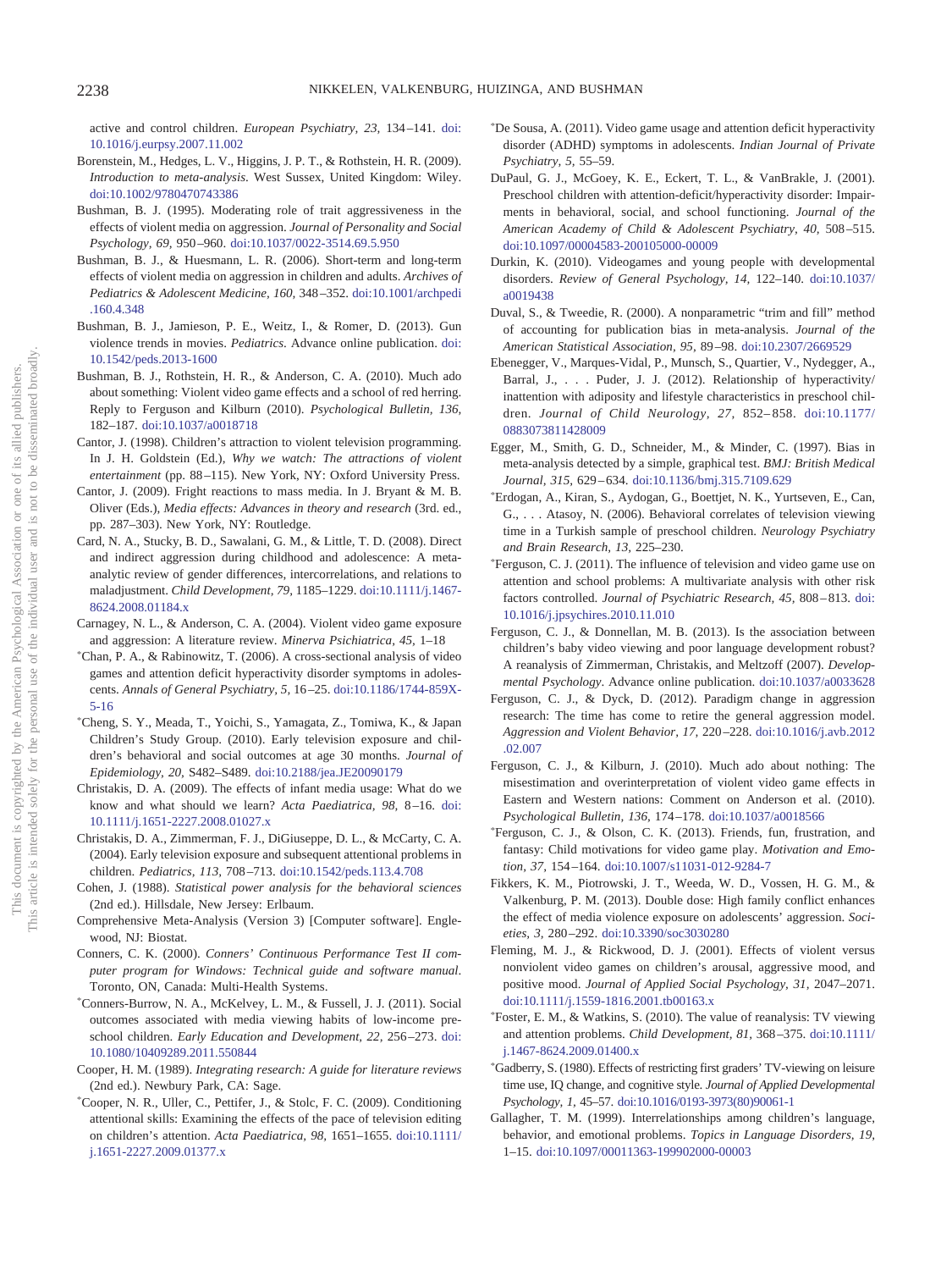- <span id="page-11-6"></span>Geist, E. A., & Gibson, M. (2000). The effect of network and public television programs on four- and five-year-olds ability to attend to educational tasks. *Journal of Instructional Psychology, 27,* 250 –262.
- <span id="page-11-28"></span>- Gentile, D. A., Swing, E. L., Lim, C. G., & Khoo, A. (2012). Video game playing, attention problems, and impulsiveness: Evidence of bidirectional causality. *Psychology of Popular Media Culture, 1,* 62–70. [doi:](http://dx.doi.org/10.1037/a0026969) [10.1037/a0026969](http://dx.doi.org/10.1037/a0026969)
- <span id="page-11-14"></span>Gershon, J., & Gershon, J. (2002). A meta-analytic review of gender differences in ADHD. *Journal of Attention Disorders, 5,* 143–154. [doi:10.1177/108705470200500302](http://dx.doi.org/10.1177/108705470200500302)
- <span id="page-11-16"></span>Goodman, R. (1997). The Strengths and Difficulties Questionnaire: A research note. *Journal of Child Psychology and Psychiatry, 38,* 581– 586. [doi:10.1111/j.1469-7610.1997.tb01545.x](http://dx.doi.org/10.1111/j.1469-7610.1997.tb01545.x)
- <span id="page-11-20"></span>- Greenwood, R., & Lillard, A. S. (2011). [Attention problems and television viewing]. Unpublished data set, Department of Psychology, University of Virginia, Charlottesville.
- <span id="page-11-13"></span>Gross, J. J., & Thompson, R. A. (2007). Emotional regulation: Conceptual foundations. In J. J. Gross (Ed.), *Handbook of emotion regulation* (pp. 3–26). New York, NY: Guilford Press.
- <span id="page-11-33"></span>Gupta, V. B. (2007). Comparison of parenting stress in different developmental disabilities. *Journal of Developmental and Physical Disabilities, 19,* 417– 425. [doi:10.1007/s10882-007-9060-x](http://dx.doi.org/10.1007/s10882-007-9060-x)
- <span id="page-11-7"></span>Halpern, W. I. (1975). Turned-on toddlers. *Journal of Communication, 25,* 66 –70. [doi:10.1111/j.1460-2466.1975.tb00640.x](http://dx.doi.org/10.1111/j.1460-2466.1975.tb00640.x)
- <span id="page-11-21"></span>- Hastings, E. C., Karas, T. L., Winsler, A., Way, E., Madigan, A., & Tyler, S. (2009). Young children's video/computer game use: Relations with school performance and behavior. *Issues in Mental Health Nursing, 30,* 638 – 649. [doi:10.1080/01612840903050414](http://dx.doi.org/10.1080/01612840903050414)
- <span id="page-11-31"></span>Hoza, B. (2007). Peer functioning in children with ADHD. *Journal of Pediatric Psychology, 32,* 655– 663. [doi:10.1093/jpepsy/jsm024](http://dx.doi.org/10.1093/jpepsy/jsm024)
- <span id="page-11-32"></span>Hoza, B., Mrug, S., Gerdes, A. C., Hinshaw, S. P., Bukowski, W. M., & Gold, J. A. (2005). What aspects of peer relationships are impaired in children with attention-deficit/hyperactivity disorder? *Journal of Consulting and Clinical Psychology, 73,* 411– 423. [doi:10.1037/0022-006X](http://dx.doi.org/10.1037/0022-006X.73.3.411) [.73.3.411](http://dx.doi.org/10.1037/0022-006X.73.3.411)
- <span id="page-11-30"></span>Huesmann, L. R. (2010). Nailing the coffin shut on doubts that violent video games stimulate aggression: Comment on Anderson et al. (2010). *Psychological Bulletin, 136,* 179 –181. [doi:10.1037/a0018567](http://dx.doi.org/10.1037/a0018567)
- <span id="page-11-10"></span>Hummer, T. A., Wang, Y., Kronenberger, W. G., Mosier, K. M., Kalnin, A. J., Dunn, D. W., & Mathews, V. P. (2010). Short-term violent video game play by adolescents alters prefrontal activity during cognitive inhibition. *Media Psychology, 13,* 136 –154. [doi:10.1080/15213261003799854](http://dx.doi.org/10.1080/15213261003799854)
- <span id="page-11-19"></span>Hunter, J., & Schmidt, F. (2004). *Methods of meta-analysis: Correcting error and bias in research findings*. Thousand Oaks, CA: Sage.
- <span id="page-11-4"></span>Jensen, P. S., Mrazek, D., Knapp, P. K., Steinberg, L., Pfeffer, C., Schowalter, J., & Shapiro, T. (1997). Evolution and revolution in child psychiatry: ADHD as a disorder of adaptation. *Journal of the American Academy of Child & Adolescent Psychiatry, 36,* 1672–1681. [doi:](http://dx.doi.org/10.1097/00004583-199712000-00015) [10.1097/00004583-199712000-00015](http://dx.doi.org/10.1097/00004583-199712000-00015)
- <span id="page-11-29"></span>- Johnson, J. G., Cohen, P., Kasen, S., & Brook, J. S. (2007). Extensive television viewing and the development of attention and learning difficulties during adolescence. *Archives of Pediatrics & Adolescent Medicine, 161,* 480 – 486. [doi:10.1001/archpedi.161.5.480](http://dx.doi.org/10.1001/archpedi.161.5.480)
- <span id="page-11-18"></span>Kagan, J., Rosman, B. L., Day, D., Albert, J., & Philips, W. (1964). Information processing in the child: Significance of analytic and reflective attitudes. *Psychological Monographs: General and Applied, 78,* 1–37. [doi:10.1037/h0093830](http://dx.doi.org/10.1037/h0093830)
- <span id="page-11-1"></span>Kelleher, K. J., McInerny, T. K., Gardner, W. P., Childs, G. E., & Wasserman, R. C. (2000). Increasing identification of psychosocial problems: 1979 –1996. *Pediatrics, 105,* 1313–1321. [doi:10.1542/peds](http://dx.doi.org/10.1542/peds.105.6.1313) [.105.6.1313](http://dx.doi.org/10.1542/peds.105.6.1313)
- <span id="page-11-22"></span>- Kim, J., Mutyala, B., Agiovlasitis, S., & Fernhall, B. (2011). Health behaviors and obesity among US children with attention deficit hyper-

activity disorder by gender and medication use. *Preventive Medicine, 52,* 218 –222. [doi:10.1016/j.ypmed.2011.01.003](http://dx.doi.org/10.1016/j.ypmed.2011.01.003)

- <span id="page-11-5"></span>Kirkorian, H. L., Wartella, E. A., & Anderson, D. R. (2008). Media and young children's learning. *The Future of Children, 18, 39-61*. [doi:](http://dx.doi.org/10.1353/foc.0.0002) [10.1353/foc.0.0002](http://dx.doi.org/10.1353/foc.0.0002)
- <span id="page-11-23"></span>-Knezevic, B. (2009). *Television content and attention deficit/hyperactivity disorder (ADHD) symptoms: Testing the relationship in preschoolers*. (Unpublished master's thesis). University of Windsor, Windsor, ON, Canada.
- <span id="page-11-12"></span>Knudsen, E. (2004). Sensitive periods in the development of the brain and behavior. *Journal of Cognitive Neuroscience, 16,* 1412–1425. [doi:](http://dx.doi.org/10.1162/0898929042304796) [10.1162/0898929042304796](http://dx.doi.org/10.1162/0898929042304796)
- <span id="page-11-0"></span>Koolstra, C. M., van Zanten, J., Lucassen, N., & Ishaak, N. (2004). The formal pace of Sesame Street over 26 years. *Perceptual and Motor Skills, 99,* 354 –360. [doi:10.2466/PMS.99.4.354-360](http://dx.doi.org/10.2466/PMS.99.4.354-360)
- <span id="page-11-17"></span>- Kronenberger, W. G., Mathews, V. P., Dunn, D. W., Wang, Y., Wood, E. A., Giauque, A. L., . . . Li, T. Q. (2005). Media violence exposure and executive functioning in aggressive and control adolescents. *Journal of Clinical Psychology, 61,* 725–737. [doi:10.1002/jclp.20022](http://dx.doi.org/10.1002/jclp.20022)
- <span id="page-11-8"></span>- Landhuis, C. E., Poulton, R., Welch, D., & Hancox, R. J. (2007). Does childhood television viewing lead to attention problems in adolescence? Results from a prospective longitudinal study. *Pediatrics, 120,* 532–537. [doi:10.1542/peds.2007-0978](http://dx.doi.org/10.1542/peds.2007-0978)
- <span id="page-11-11"></span>Lang, A., Zhou, S. H., Schwartz, N., Bolls, P. D., & Potter, R. F. (2000). The effects of edits on arousal, attention, and memory for television messages: When an edit is an edit can an edit be too much? *Journal of Broadcasting & Electronic Media, 44,* 94 –109. [doi:10.1207/](http://dx.doi.org/10.1207/s15506878jobem4401_7) [s15506878jobem4401\\_7](http://dx.doi.org/10.1207/s15506878jobem4401_7)
- <span id="page-11-2"></span>Larsson, H., Anckarsater, H., Råstam, M., Chang, Z., & Lichtenstein, P. (2012). Childhood attention-deficit hyperactivity disorder as an extreme of a continuous trait: A quantitative genetic study of 8,500 twin pairs. *Journal of Child Psychology and Psychiatry, 53,* 73– 80. [doi:10.1111/j](http://dx.doi.org/10.1111/j.1469-7610.2011.02467.x) [.1469-7610.2011.02467.x](http://dx.doi.org/10.1111/j.1469-7610.2011.02467.x)
- <span id="page-11-15"></span>Lavigne, J. V., LeBailly, S. A., Hopkins, J., Gouze, K. R., & Binns, H. J. (2009). The prevalence of ADHD, ODD, depression, and anxiety in a community sample of 4-year-olds. *Journal of Clinical Child & Adolescent Psychology, 38,* 315–328. [doi:10.1080/15374410902851382](http://dx.doi.org/10.1080/15374410902851382)
- <span id="page-11-34"></span>Lazzaro, I., Gordon, E., Li, W., Lim, C., Plahn, M., Whitmont, S., ... Meares, R. (1999). Simultaneous EEG and EDA measures in adolescent attention deficit hyperactivity disorder. *International Journal of Psychophysiology, 34,* 123–134. [doi:10.1016/S0167-8760\(99\)00068-9](http://dx.doi.org/10.1016/S0167-8760%2899%2900068-9)
- <span id="page-11-9"></span>- Levine, L. E., & Waite, B. M. (2000). Television viewing and attentional abilities in fourth and fifth grade children. *Journal of Applied Developmental Psychology, 21,* 667– 679. [doi:10.1016/S0193-3973\(00\)00060-5](http://dx.doi.org/10.1016/S0193-3973%2800%2900060-5)
- <span id="page-11-24"></span>- Lillard, A. S., & Peterson, J. (2011). The immediate impact of different types of television on young children's executive function. *Pediatrics, 128,* 644 – 649. [doi:10.1542/peds.2010-1919](http://dx.doi.org/10.1542/peds.2010-1919)
- <span id="page-11-25"></span>- Lin, S., & Lepper, M. R. (1987). Correlates of children's usage of videogames and computers. *Journal of Applied Social Psychology, 17,* 72–93. [doi:10.1111/j.1559-1816.1987.tb00293.x](http://dx.doi.org/10.1111/j.1559-1816.1987.tb00293.x)
- <span id="page-11-26"></span>- Lingineni, R. K., Biswas, S., Ahmad, N., Jackson, B. E., Bae, S., & Singh, K. P. (2012). Factors associated with attention deficit/hyperactivity disorder among US children: Results from a national survey. *BMC Pediatrics, 12,* 50. [doi:10.1186/1471-2431-12-50](http://dx.doi.org/10.1186/1471-2431-12-50)
- <span id="page-11-3"></span>Lubke, G. H., Hudziak, J. J., Derks, E. M., van Bijsterveldt, T. C. E. M., & Boomsma, D. I. (2009). Maternal ratings of attention problems in ADHD: Evidence for the existence of a continuum. *Journal of the American Academy of Child & Adolescent Psychiatry, 48,* 1085–1093. [doi:10.1097/CHI.0b013e3181ba3dbb](http://dx.doi.org/10.1097/CHI.0b013e3181ba3dbb)
- <span id="page-11-27"></span>\*Maaβ, E. E., Hahlweg, K., Heinrichs, N., Kuschel, A., & Döpfner, M. (2010). Bildschirmmedien im kindergartenalter: Zum zusammenhang von mediennutzung, verhaltensauffäligkeiten und ADHS [Screen media in preschool age: On the relationship between media use, behavior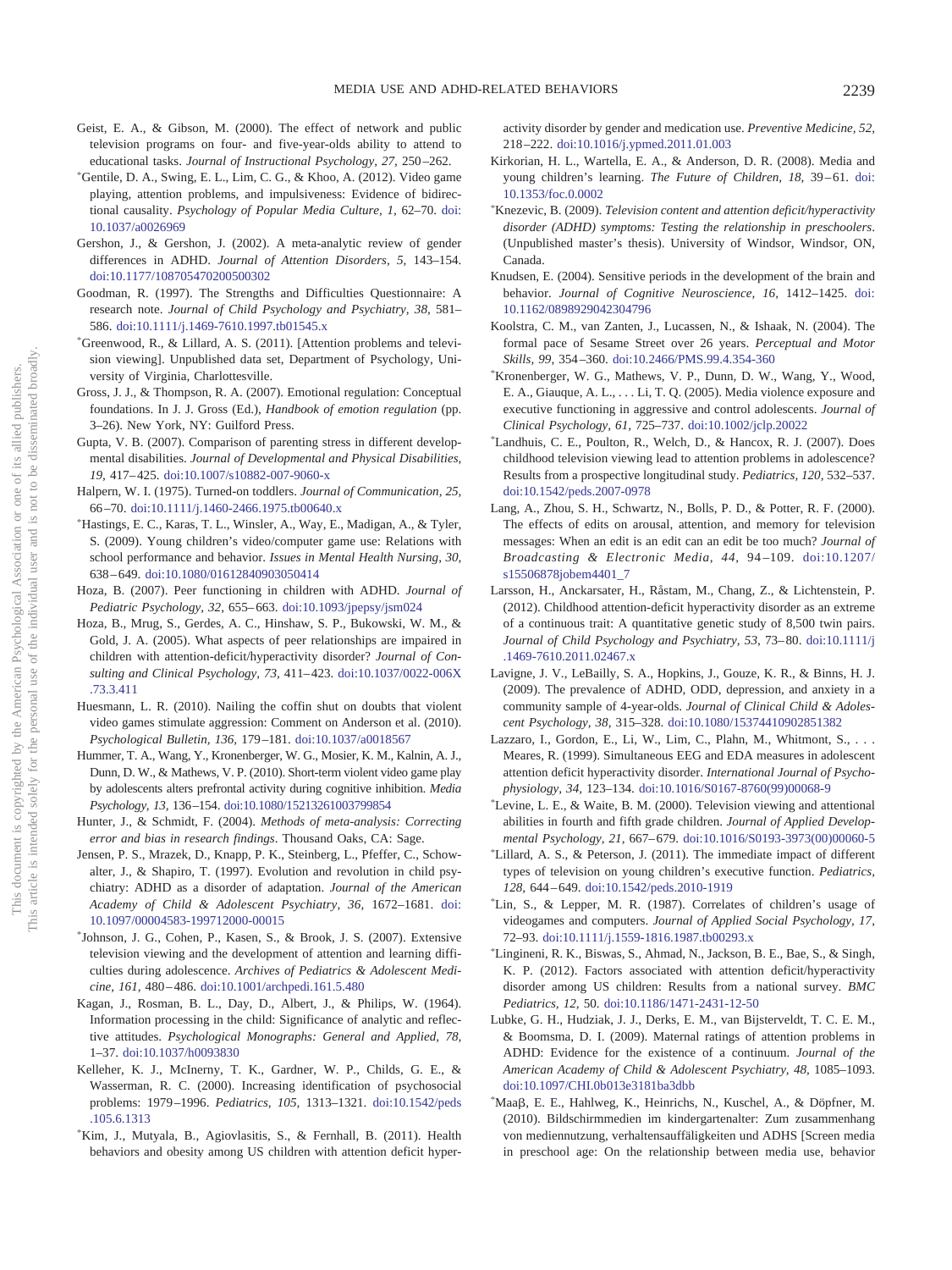problems, and ADHD]. *Zeitschrift für Gesundheitspsychologie, 18,* 55– 68. [doi:10.1026/0943-8149/a00009](http://dx.doi.org/10.1026/0943-8149/a00009)

- <span id="page-12-24"></span>\*Maaβ, E. E., Hahlweg, K., Naumann, S., Bertram, H., & Heinrichs, N., & Kuschel, A. (2010). Sind moderne bildschirmmedien ein risikofaktor für ADHS? Eine längsschnittuntersuchung an Deutschen kindergartenkindern [Are modern screen media a risk factor for ADHD? A longitudinal study in preschool children in Germany]. *Vierteljahresschrift für Heilpädagogik und ihre Nachbargebiete, 79,* 50 – 65. [doi:10.2378/](http://dx.doi.org/10.2378/vhn2010.art05d) [vhn2010.art05d](http://dx.doi.org/10.2378/vhn2010.art05d)
- <span id="page-12-18"></span>\*Mazurek, M. O., & Engelhardt, C. R. (2013). Video game use in boys with autism spectrum disorder, ADHD, or typical development. *Pediatrics, 132,* 260 –266. [doi:10.1542/peds.2012-3956](http://dx.doi.org/10.1542/peds.2012-3956)
- <span id="page-12-30"></span>McCollum, J. F., & Bryant, J. (2003). Pacing in children's television programming. *Mass Communication and Society, 6,* 115–136. [doi:](http://dx.doi.org/10.1207/S15327825MCS0602_1) [10.1207/S15327825MCS0602\\_1](http://dx.doi.org/10.1207/S15327825MCS0602_1)
- <span id="page-12-13"></span>- Milich, R., & Lorch, E. P. (1994). Television viewing methodology to understand cognitive processing of ADHD children. *Advances in Clinical Child Psychology, 16,* 177–201.
- <span id="page-12-10"></span>- Miller, C. J., Marks, D. J., Miller, S. R., Berwid, O. G., Kera, E. A., Santra, A., & Halperin, J. M. (2007). Brief report: Television viewing and risk for attention problems in preschool children [Special issue]. *Journal of Pediatric Psychology, 32,* 448 – 452. [doi:10.1093/jpepsy/](http://dx.doi.org/10.1093/jpepsy/jsl035) [jsl035](http://dx.doi.org/10.1093/jpepsy/jsl035)
- <span id="page-12-8"></span>Mistry, K. B., Minkovitz, C. S., Strobino, D. M., & Borzekowski, D. L. G. (2007). Children's television exposure and behavioral and social outcomes at 5.5 years: Does timing of exposure matter? *Pediatrics, 120,* 762–769. [doi:10.1542/peds.2006-3573](http://dx.doi.org/10.1542/peds.2006-3573)
- <span id="page-12-3"></span>Mundkur, N. (2005). Neuroplasticity in children. *Indian Journal of Pediatrics, 72,* 855– 857. [doi:10.1007/BF02731115](http://dx.doi.org/10.1007/BF02731115)
- <span id="page-12-0"></span>Nigg, J. T. (2006). *What causes ADHD? Understanding what goes wrong and why*. New York, NY: Guilford Press.
- <span id="page-12-34"></span>Nigg, J., Nikolas, M., & Burt, S. A. (2010). Measured gene-byenvironment interaction in relation to attention-deficit/hyperactivity disorder. *Journal of the American Academy of Child & Adolescent Psychiatry, 49,* 863– 873. [doi:10.1016/j.jaac.2010.01.025](http://dx.doi.org/10.1016/j.jaac.2010.01.025)
- <span id="page-12-19"></span>Nikkelen, S. W. C., Vossen, H. G. M., Valkenburg, P. M., Velders, F. P., Windhorst, D. A., Jaddoe, V. W. V.,... Tiemeier, H. (2014). Media violence and children's ADHD-related behaviors: A genetic susceptibility perspective. *Journal of Communication, 64,* 42– 60. [doi:10.1111/](http://dx.doi.org/10.1111/jcom.12073) [jcom.12073](http://dx.doi.org/10.1111/jcom.12073)
- <span id="page-12-25"></span>- Obel, C., Henriksen, T. B., Dalsgaard, S., Linnet, K. M., Skajaa, E., Thomsen, P. H., & Olsen, J. (2004). Does children's watching of television cause attention problems? Retesting the hypothesis in a Danish cohort [Letter to the editor]. *Pediatrics, 114,* 1372–1373. [doi:](http://dx.doi.org/10.1542/peds.2004-0954) [10.1542/peds.2004-0954](http://dx.doi.org/10.1542/peds.2004-0954)
- <span id="page-12-5"></span>Olson, C. K., Kutner, L. A., Warner, D. E., Almerigi, J. B., Baer, L., Nicholi, A. M., II, & Beresin, E. V. (2007). Factors correlated with violent video game use by adolescent boys and girls. *Journal of Adolescent Health, 41,* 77– 83. [doi:10.1016/j.jadohealth.2007.01.001](http://dx.doi.org/10.1016/j.jadohealth.2007.01.001)
- <span id="page-12-15"></span>Orwin, R. G. (1983). A fail-safe *N* for effect size in meta-analysis. *Journal of Educational Statistics, 8,* 157–159. [doi:10.2307/1164923](http://dx.doi.org/10.2307/1164923)
- <span id="page-12-21"></span>- Özmert, E. N., Ince, T., Pektas, A., Ozdemir, R., & Uckardes, Y. (2011). Behavioral correlates of television viewing in young adolescents in turkey. *Indian Pediatrics, 48,* 229 –231. [doi:10.1007/s13312-011-0048-3](http://dx.doi.org/10.1007/s13312-011-0048-3)
- <span id="page-12-20"></span>- Özmert, E., Toyran, M., & Yurdakok, K. (2002). Behavioral correlates of television viewing in primary school children evaluated by the child behavior checklist. *Archives of Pediatrics & Adolescent Medicine, 156,* 910 –914. [doi:10.1001/archpedi.156.9.910](http://dx.doi.org/10.1001/archpedi.156.9.910)
- <span id="page-12-6"></span>Paik, H., & Comstock, G. (1994). The effects of television violence on antisocial behavior: A meta-analysis. *Communication Research, 21,* 516 –546. [doi:10.1177/009365094021004004](http://dx.doi.org/10.1177/009365094021004004)
- <span id="page-12-26"></span>- Parkes, A., Sweeting, H., Wight, D., & Henderson, M. (2013). Do television and electronic games predict children's psychosocial adjustment? Longitudinal research using the UK Millennium Cohort Study. *Archives*

*of Disease in Childhood, 98,* 341–348. [doi:10.1136/archdischild-2011-](http://dx.doi.org/10.1136/archdischild-2011-301508) [301508](http://dx.doi.org/10.1136/archdischild-2011-301508)

- <span id="page-12-17"></span>Peters, J. L., Sutton, A. J., Jones, D. R., Abrams, K. R., & Rushton, L. (2007). Performance of the trim and fill method in the presence of publication bias and between-study heterogeneity. *Statistics in Medicine, 26,* 4544 – 4562. [doi:10.1002/sim.2889](http://dx.doi.org/10.1002/sim.2889)
- <span id="page-12-12"></span>Pigott, T. D. (1994). Methods for handling missing data in research synthesis. In H. Cooper & L. V. Hedges (Eds.), *Handbook of research synthesis* (pp. 285–299). New York, NY: Russell Sage Foundation.
- <span id="page-12-31"></span>Pimentel, M. J., Vieira-Santos, S., Santos, V., & Vale, M. C. (2011). Mothers of children with attention deficit/hyperactivity disorder: Relationship among parenting stress, parental practices and child behaviour. ADHD Attention Deficit and Hyperactivity Disorders, 3, 61-68. [doi:](http://dx.doi.org/10.1007/s12402-011-0053-3) [10.1007/s12402-011-0053-3](http://dx.doi.org/10.1007/s12402-011-0053-3)
- <span id="page-12-4"></span>Rideout, V. J., Foehr, U. G., & Roberts, D. F. (2010). *Generation M2: Media in the lives of 8- to 18-year-olds. A Henry J. Kaiser Family Foundation Study*. Retrieved from [http://www.kff.org/entmedia/upload/](http://www.kff.org/entmedia/upload/8010.pdf) [8010.pdf](http://www.kff.org/entmedia/upload/8010.pdf)
- <span id="page-12-32"></span>Roberti, J. W. (2004). A review of behavioral and biological correlates of sensation seeking. *Journal of Research in Personality, 38,* 256 –279. [doi:10.1016/S0092-6566\(03\)00067-9](http://dx.doi.org/10.1016/S0092-6566%2803%2900067-9)
- <span id="page-12-9"></span>Rueda, M. R., Fan, J., McCandliss, B. D., Halparin, J. D., Gruber, D. B., Lercari, L. P., & Posner, M. I. (2004). Development of attentional networks in childhood. *Neuropsychologia, 42,* 1029 –1040. [doi:10.1016/](http://dx.doi.org/10.1016/j.neuropsychologia.2003.12.012) [j.neuropsychologia.2003.12.012](http://dx.doi.org/10.1016/j.neuropsychologia.2003.12.012)
- <span id="page-12-22"></span>- Schittenhelm, R., Ennemoser, M., & Schneider, W. (2010). Aufmerksamkeit als mediator der beziehung zwischen fersehverhalten und schulleistung [Attention as a mediator of the relationship between television and school achievement]. *Zeitschrift für Entwicklungspsychologie und Pädagogische Psychologie, 42,* 154 –166. [doi:10.1026/0049-8637/a000016](http://dx.doi.org/10.1026/0049-8637/a000016)
- <span id="page-12-2"></span>Schmidt, M. E., & Vandewater, E. A. (2008). Media and attention, cognition, and school achievement. *The Future of Children, 18*, 63-85. [doi:10.1353/foc.0.0004](http://dx.doi.org/10.1353/foc.0.0004)
- <span id="page-12-29"></span>Sherry, J. L. (2001). The effects of violent video games on aggression: A meta-analysis. *Human Communication Research*, 27, 409-431. [doi:](http://dx.doi.org/10.1093/hcr/27.3.409) [10.1093/hcr/27.3.409](http://dx.doi.org/10.1093/hcr/27.3.409)
- <span id="page-12-23"></span>- Shin, N. (2004). Exploring pathways from television viewing to academic achievement in school age children. *Journal of Genetic Psychology, 165,* 367–382. [doi:10.3200/GNTP.165.4.367-382](http://dx.doi.org/10.3200/GNTP.165.4.367-382)
- <span id="page-12-1"></span>Sigman, A. (2007). Visual voodoo: The biological impact of watching TV. *Biologist, 54,* 6 –13.
- <span id="page-12-14"></span>Silver, N., & Dunlap, W. (1987). Averaging correlation-coefficients: Should Fisher *z* transformation be used? *Journal of Applied Psychology, 72,* 146 –148. [doi:10.1037/0021-9010.72.1.146](http://dx.doi.org/10.1037/0021-9010.72.1.146)
- <span id="page-12-33"></span>Slater, M. D. (2007). Reinforcing spirals: The mutual influence of media selectivity and media effects and their impact on individual behavior and social identity. *Communication Theory, 17,* 281–303. [doi:10.1111/j](http://dx.doi.org/10.1111/j.1468-2885.2007.00296.x) [.1468-2885.2007.00296.x](http://dx.doi.org/10.1111/j.1468-2885.2007.00296.x)
- <span id="page-12-16"></span>Stata statistical software (Version 12) [Computer software]. College Station, TX: StataCorp.
- <span id="page-12-27"></span>- Stevens, T., Barnard-Brak, L., & To, Y. (2009). Television viewing and symptoms of inattention and hyperactivity across time the importance of research questions. *Journal of Early Intervention, 31,* 215–226. [doi:](http://dx.doi.org/10.1177/1053815109338562) [10.1177/1053815109338562](http://dx.doi.org/10.1177/1053815109338562)
- <span id="page-12-7"></span>Stevens, T., & Mulsow, M. (2006). There is no meaningful relationship between television exposure and symptoms of attention-deficit/ hyperactivity disorder. *Pediatrics*, 117, 665-672. [doi:10.1542/peds](http://dx.doi.org/10.1542/peds.2005-0863) [.2005-0863](http://dx.doi.org/10.1542/peds.2005-0863)
- <span id="page-12-11"></span>- Swing, E. L., Gentile, D. A., Anderson, C. A., & Walsh, D. A. (2010). Television and video game exposure and the development of attention problems. *Pediatrics, 126,* 214 –221. [doi:10.1542/peds.2009-1508](http://dx.doi.org/10.1542/peds.2009-1508)
- <span id="page-12-28"></span>- Tomopoulos, S., Dreyer, B. P., Valdez, P., Flynn, V., Foley, G., Berkule, S. B., & Mendelsohn, A. L. (2007). Media content and externalizing